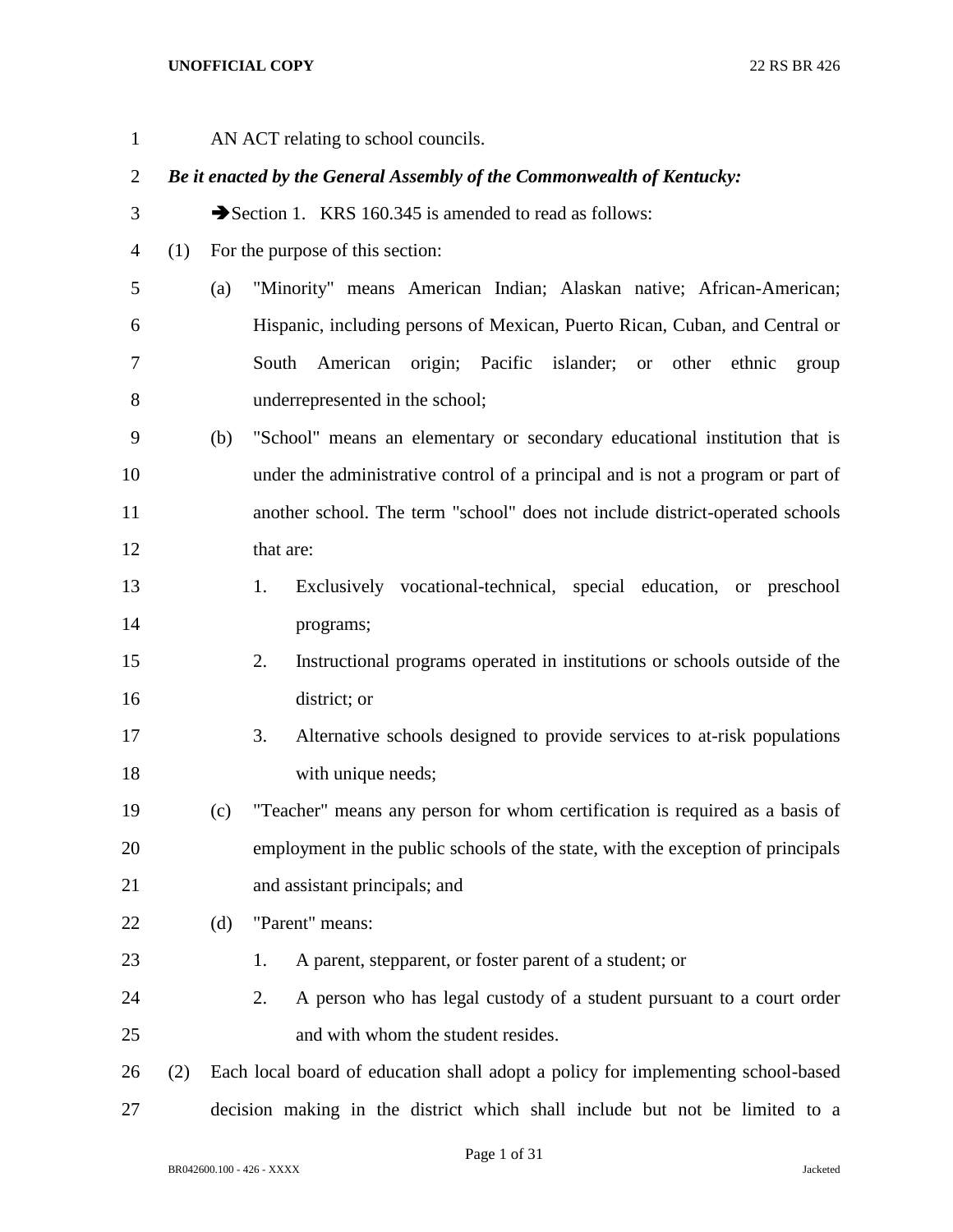description of how the district's policies, including those developed pursuant to KRS 160.340, have been amended to allow the professional staff members of a school to be involved in the decision-making process as they work to meet educational goals established in KRS 158.645 and 158.6451. The policy may include a requirement that each school council make an annual report at a public meeting of the board describing the school's progress in meeting the educational goals set forth in KRS 158.6451 and district goals established by the board. The policy shall also address and comply with the following:

 (a) Except as provided in paragraph (b)2. of this subsection, each participating school shall form a school council composed of two (2) parents, three (3) teachers, and the principal or administrator. The membership of the council may be increased, but it may only be increased proportionately. A parent representative on the council shall not be an employee or a relative of an employee of the school in which that parent serves, nor shall the parent representative be an employee or a relative of an employee in the district administrative offices. A parent representative shall not be a local board member or a board member's spouse. None of the members shall have a conflict of interest pursuant to KRS Chapter 45A, except the salary paid to district employees;

 (b) 1. The teacher representatives shall be elected for one (1) year terms by a majority of the teachers. A teacher elected to a school council shall not be involuntarily transferred during his or her term of office. The parent representatives shall be elected for one (1) year terms. The parent members shall be elected by the parents of students preregistered to attend the school during the term of office in an election conducted by the parent and teacher organization of the school or, if none exists, the largest organization of parents formed for this purpose. A school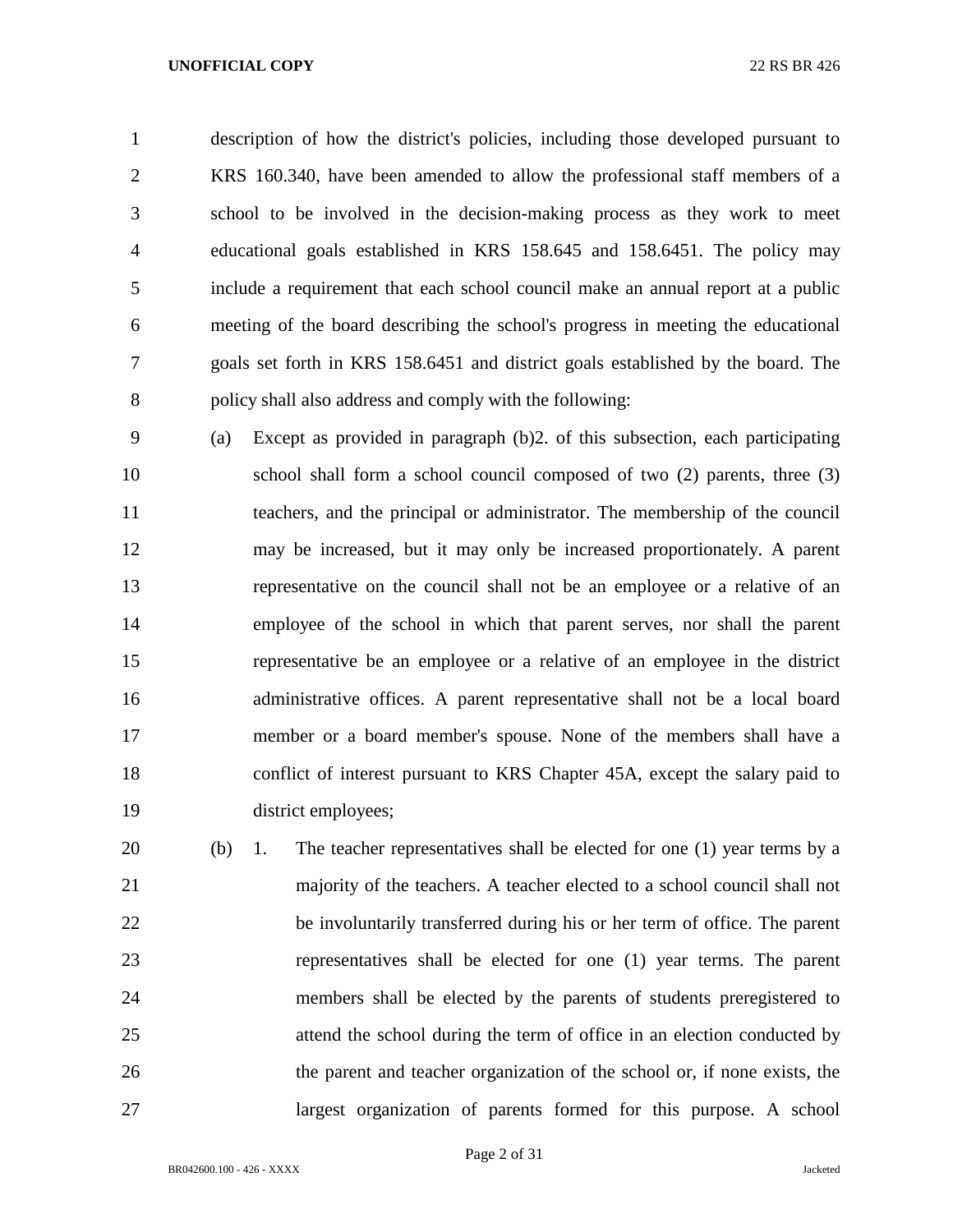council, once elected, may adopt a policy setting different terms of office for parent and teacher members subsequently elected. The principal shall be the chair of the school council.

- 2. School councils in schools having eight percent (8%) or more minority students enrolled, as determined by the enrollment on the preceding October 1, shall have at least one (1) minority member. If the council formed under paragraph (a) of this subsection does not have a minority member, the principal, in a timely manner, shall be responsible for carrying out the following:
- a. Organizing a special election to elect an additional member. The principal shall call for nominations and shall notify the parents of 12 the students of the date, time, and location of the election to elect a minority parent to the council by ballot; and
- b. Allowing the teachers in the building to select one (1) minority teacher to serve as a teacher member on the council. If there are no minority teachers who are members of the faculty, an additional teacher member shall be elected by a majority of all teachers. Term limitations shall not apply for a minority teacher member who is 19 the only minority on faculty;

 (c) 1. The school council shall have the responsibility to set school policy *that shall be* consistent with district board policy *and* which shall provide an environment to enhance the students' achievement and help the school meet the goals established by KRS 158.645 and 158.6451 *and goals for the district established by the board*. The principal shall be the primary administrator and the instructional leader of the school, and with the assistance of the total school staff shall administer the policies established by the school council and the local board.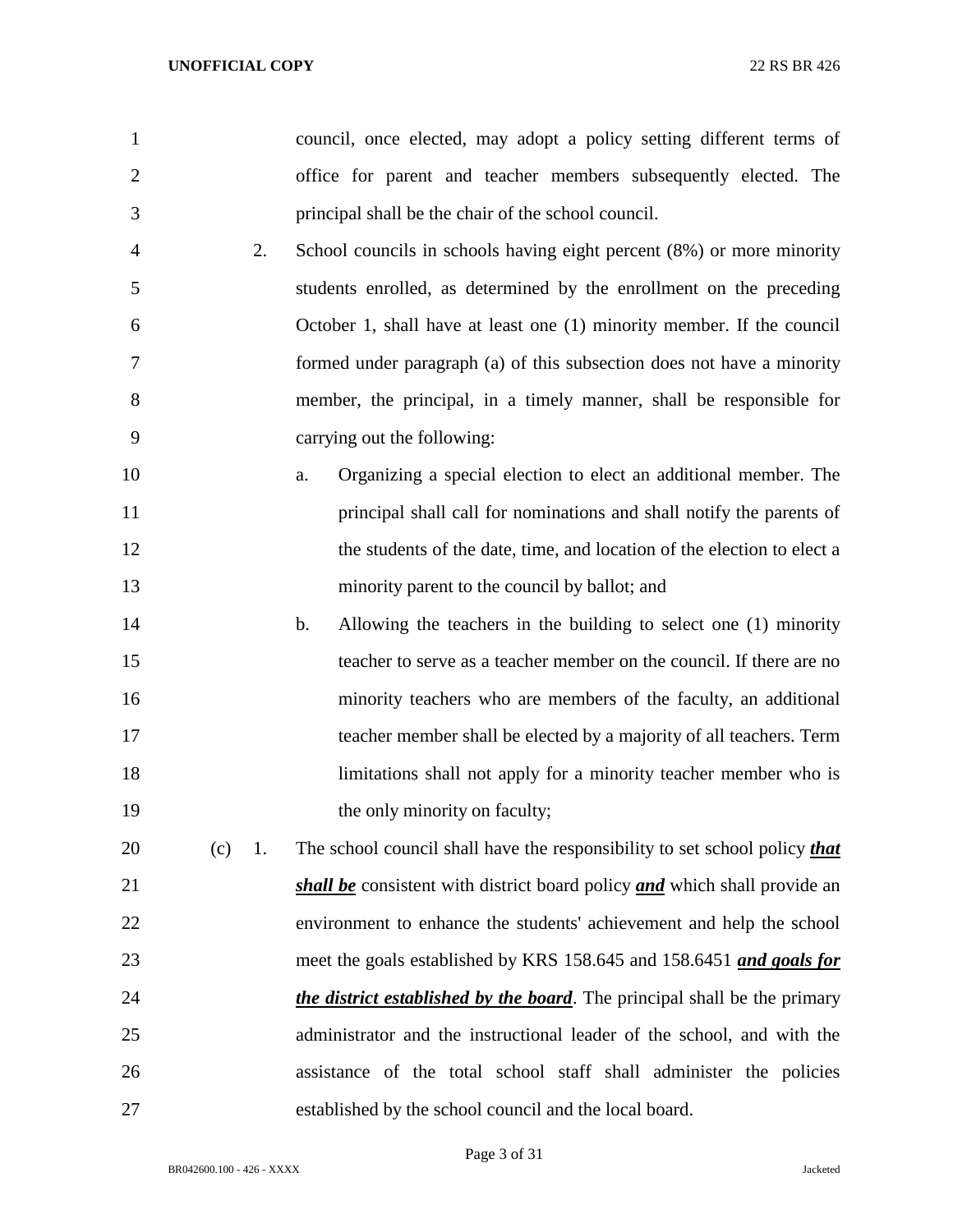| 1              |     | 2.<br>If a school council establishes committees, it shall adopt a policy to               |
|----------------|-----|--------------------------------------------------------------------------------------------|
| $\overline{2}$ |     | facilitate the participation of interested persons, including, but not                     |
| 3              |     | limited to, classified employees and parents. The policy shall include the                 |
| $\overline{4}$ |     | number of committees, their jurisdiction, composition, and the process                     |
| 5              |     | for membership selection;                                                                  |
| 6              | (d) | The school council and each of its committees shall determine the frequency                |
| 7              |     | of and agenda for their meetings. Matters relating to formation of school                  |
| 8              |     | councils that are not provided for by this section shall be addressed by local             |
| 9              |     | board policy;                                                                              |
| 10             | (e) | The meetings of the school council shall be open to the public and all                     |
| 11             |     | interested persons may attend. However, the exceptions to open meetings                    |
| 12             |     | provided in KRS 61.810 shall apply;                                                        |
| 13             | (f) | After receiving notification of the funds available for the school from the local          |
| 14             |     | board, the school council shall determine, within the parameters of the total              |
| 15             |     | available funds, the number of persons to be employed in each job                          |
| 16             |     | classification at the school. The council may make personnel decisions on                  |
| 17             |     | vacancies occurring after the school council is formed but shall not have the              |
| 18             |     | authority to recommend transfers or dismissals;                                            |
| 19             | (g) | The <i>local superintendent</i> [school council] shall determine which <i>curriculum</i> , |
| 20             |     | textbooks, instructional materials, and student support services shall be                  |
| 21             |     | provided in the school after consulting with the school principal and the                  |
| 22             |     | school council and after a reasonable review and response period for                       |
| 23             |     | stakeholders in accordance with local board of education policy. Subject to                |
| 24             |     | available resources, the local board shall allocate an appropriation to each               |
| 25             |     | school that is adequate to meet the school's needs related to instructional                |
| 26             |     | materials and school-based student support services, as determined by the                  |
| 27             |     | school principal after consultation with the school council. The school                    |

Page 4 of 31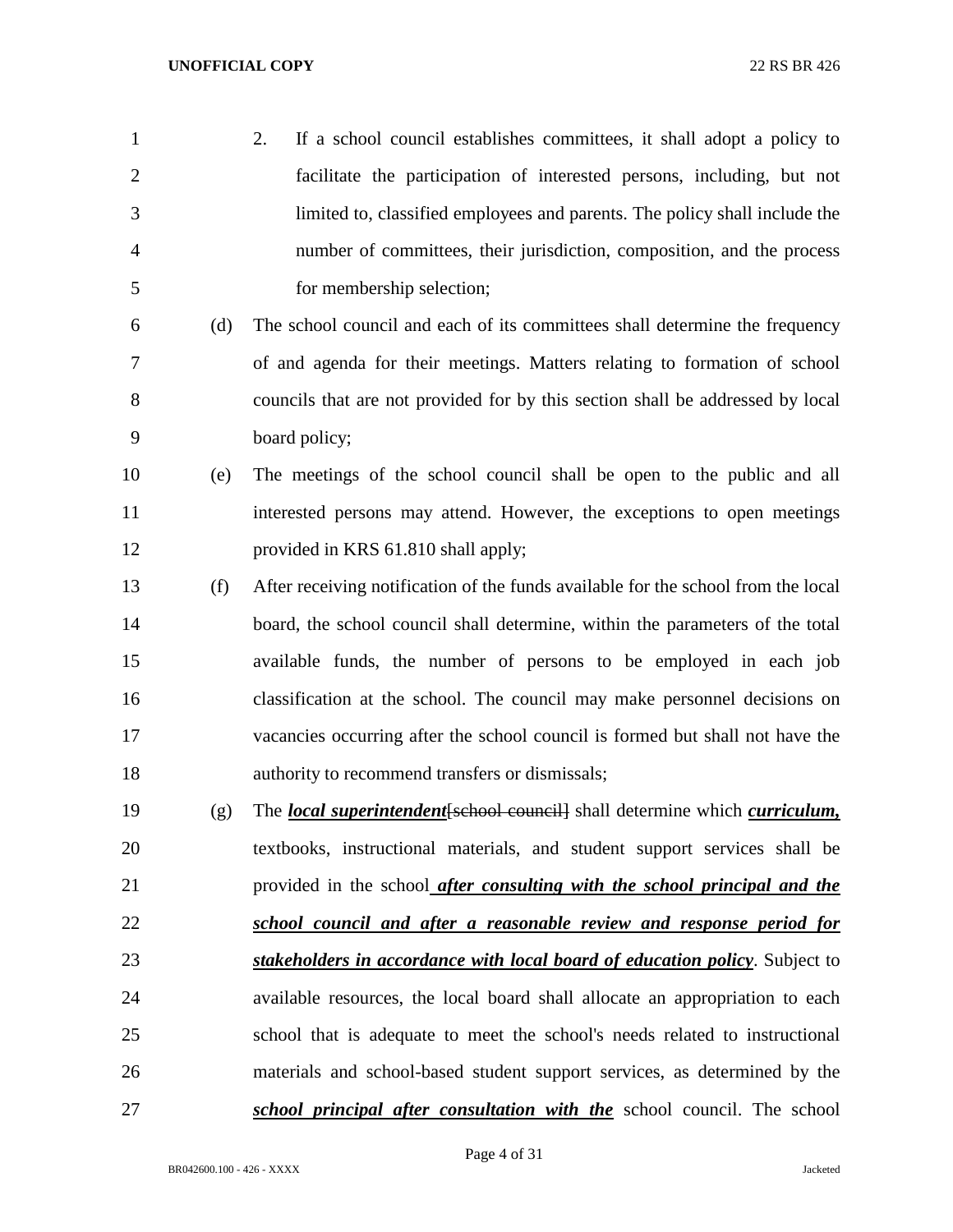council shall consult with the school media librarian on the maintenance of the school library media center, including the purchase of instructional materials, information technology, and equipment;

(h) Personnel decisions at the school level shall be as follows:

 1. From a list of qualified applicants submitted by the local superintendent, the principal at the participating school shall select personnel to fill vacancies, after consultation with the school council, consistent with paragraph (i)11. of this subsection. The superintendent shall provide additional applicants to the principal upon request when qualified applicants are available. The superintendent may forward to the school *principal*[council] the names of qualified applicants who have pending certification from the Education Professional Standards Board based on recent completion of preparation requirements, out-of-state preparation, or alternative routes to certification pursuant to KRS 161.028 and 161.048. Requests for transfer shall conform to any employer-employee 16 bargained contract which is in effect;

# 2. *If the vacancy to be filled is the position of principal:*

- *a. The superintendent shall fill the vacancy after consultation with the school council consistent with paragraph (i)11. of this subsection.*
- *b. Prior to consultation with the school council, each member shall sign a nondisclosure agreement forbidding the disclosure of information shared and discussions held during consultation.*
- *c. A person who believes a violation of the nondisclosure agreement referred to in subdivision b. of this subparagraph has occurred may file a written complaint with the Kentucky Board of Education.*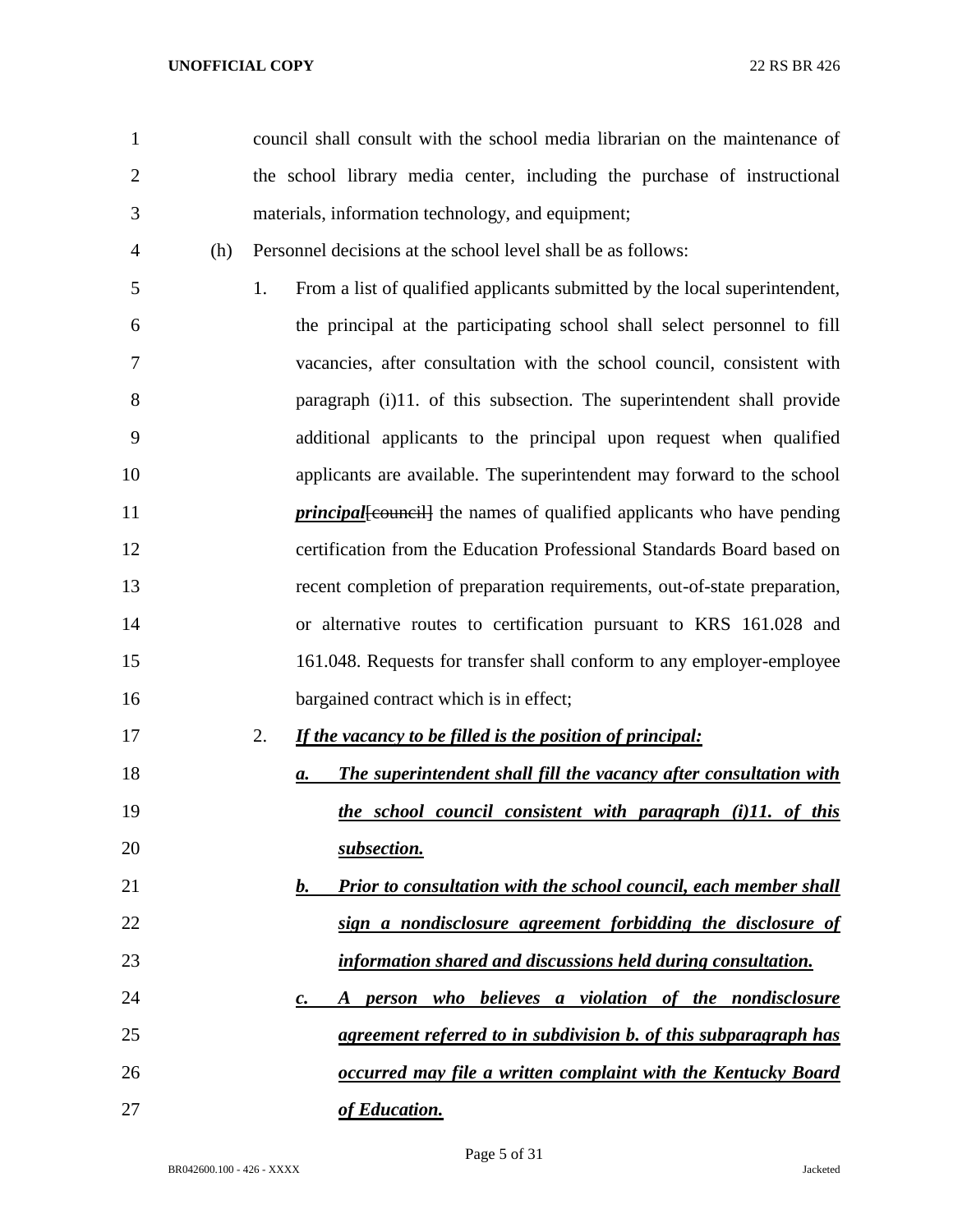| 1<br>$\boldsymbol{d.}$ | school council member found to have violated the<br>$\boldsymbol{A}$   |
|------------------------|------------------------------------------------------------------------|
| $\overline{2}$         | nondisclosure agreement referred to in subdivision b. of this          |
| 3                      | subparagraph may be subject to removal from the school council         |
| 4                      | by the Kentucky Board of Education under subsection (9)(e) of          |
| 5                      | this section;                                                          |
| 6                      | If the vacancy to be filled is the position of principal, the outgoing |
| 7                      | principal shall not serve on the council during the principal          |
| 8                      | selection process. The superintendent or the superintendent's          |
| 9                      | designee shall serve as the chair of the council for the               |
| 10                     | purpose of the hiring process and shall have voting rights             |
| 11                     | during the selection process.                                          |
| 12                     | Except as provided in subdivision b. of this subparagraph,             |
| 13                     | the council shall have access to the applications of all               |
| 14                     | persons certified for the position. The principal shall be             |
| 15                     | elected on a majority vote of the membership of the council.           |
| 16                     | The school council shall receive training in recruitment and           |
| 17                     | interviewing techniques prior to carrying out the process of           |
| 18                     | selecting a principal. The council shall select the trainer to         |
| 19                     | deliver the training;                                                  |
| 20<br>b.               | An alternative principal selection process may be used by the          |
| 21                     | school council as follows:                                             |
| 22                     | Prior to a meeting called to select a principal, all school            |
| 23                     | council members shall receive informational materials                  |
| 24                     | regarding Kentucky open records and open meetings laws                 |
| 25                     | and sign a nondisclosure agreement forbidding the sharing of           |
| 26                     | information shared and discussions held in the closed                  |
| 27                     | session;                                                               |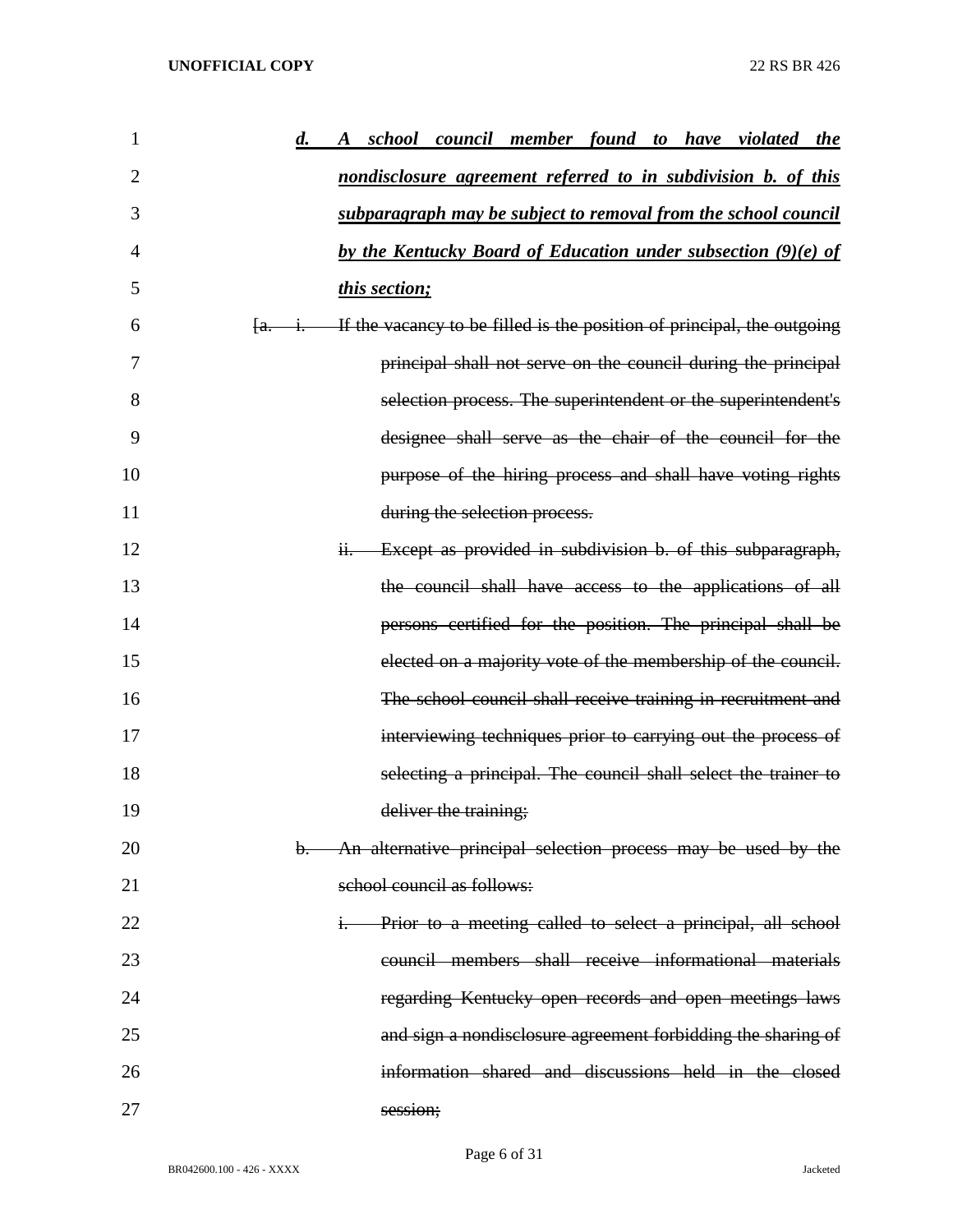| 1              | ii. The superintendent shall convene the school council and                           |
|----------------|---------------------------------------------------------------------------------------|
| $\overline{2}$ | move into closed session as provided in KRS 61.810(1)(f) to                           |
| 3              | confidentially recommend a candidate;                                                 |
| 4              | iii. The council shall have the option to interview the                               |
| 5              | recommended candidate while in closed session; and                                    |
| 6              | iv. After any discussion, at the conclusion of the closed session,                    |
| 7              | the council shall decide, in a public meeting by majority vote                        |
| 8              | of the membership of the council, whether to accept or reject                         |
| 9              | the recommended principal candidate; }                                                |
| 10             | [e. If the recommended candidate is selected, and the recommended                     |
| 11             | candidate accepts the offer, the name of the candidate shall be                       |
| 12             | made public during the next meeting in open session;                                  |
| 13             | d. i. If the recommended candidate is not accepted by the school                      |
| 14             | council under subdivision b. of this subparagraph, then the                           |
| 15             | process set forth in subdivision a. of this subparagraph shall                        |
| 16             | apply.                                                                                |
| 17             | The confidentially recommended candidate's name and the<br>H <sub>1</sub>             |
| 18             | discussions of the closed session shall remain confidential                           |
| 19             | under $KRS$ 61.810(1)(f), and any documents used or                                   |
| 20             | generated during the closed meeting shall not be subject to an                        |
| 21             | open records request as provided in KRS 61.878(1)(i) and (j).                         |
| 22             | A recommended candidate who believes a violation of this<br>$\overline{\mathbf{H}}$ . |
| 23             | subdivision has occurred may file a written complaint with                            |
| 24             | the Kentucky Board of Education.                                                      |
| 25             | A school council member who is found to have disclosed<br>$H +$                       |
| 26             | confidential information regarding the proceeding of the                              |
| 27             | closed session shall be subject to removal from the school                            |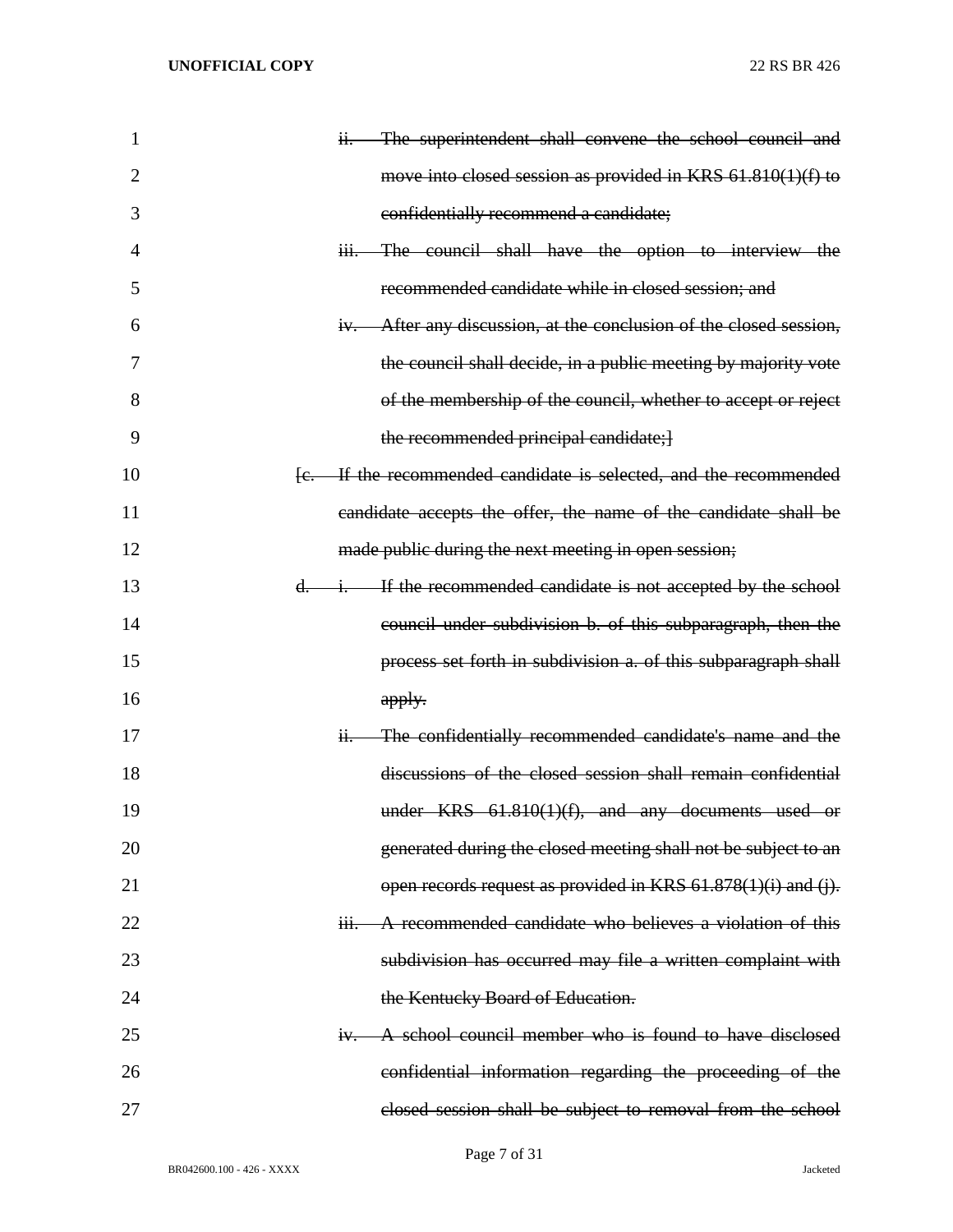| 1              |     | council by the Kentucky Board of Education under                                   |
|----------------|-----|------------------------------------------------------------------------------------|
| $\overline{2}$ |     | subsection $(9)(e)$ of this section;                                               |
| 3              |     | 3.<br>No principal who has been previously removed from a position in the          |
| $\overline{4}$ |     | district for cause may be considered for appointment as principal in that          |
| 5              |     | district;                                                                          |
| 6              |     | 4.<br>Personnel decisions made at the school level under the authority of          |
| 7              |     | <i>subparagraph</i> [subparagraphs] 1. [and 2. ] of this paragraph shall be        |
| 8              |     | binding on the superintendent who completes the hiring process;                    |
| 9              |     | Applicants subsequently employed shall provide evidence that they are<br>5.        |
| 10             |     | certified prior to assuming the duties of a position in accordance with            |
| 11             |     | KRS 161.020; and                                                                   |
| 12             |     | 6.<br>Notwithstanding other provisions of this paragraph, if the applicant is      |
| 13             |     | the spouse of the superintendent and the applicant meets the service               |
| 14             |     | requirements of KRS $160.380(3)(a)$ , the applicant shall only be                  |
| 15             |     | employed upon the recommendation of the principal and the approval of              |
| 16             |     | a majority vote of the school council; [ and]                                      |
| 17             |     | Beginning June 27, 2019, notwithstanding the requirement that a<br>$H -$           |
| 18             |     | principal be elected on a majority vote of the council in subparagraph 2.          |
| 19             |     | of this paragraph, if the school council is in a county school district in a       |
| 20             |     | county with a consolidated local government adopted under KRS                      |
| 21             |     | Chapter 67C, then the selection of a principal shall be subject to                 |
| 22             |     | approval by the superintendent. If the superintendent does not approve             |
| 23             |     | the principal selected by the council, then the superintendent may select          |
| 24             |     | the principal;}                                                                    |
| 25             | (i) | The school council shall adopt a policy <i>that shall be consistent with local</i> |
| 26             |     | <b>board policy and shall</b> to be implemented by the principal in the following  |
| 27             |     | additional areas:                                                                  |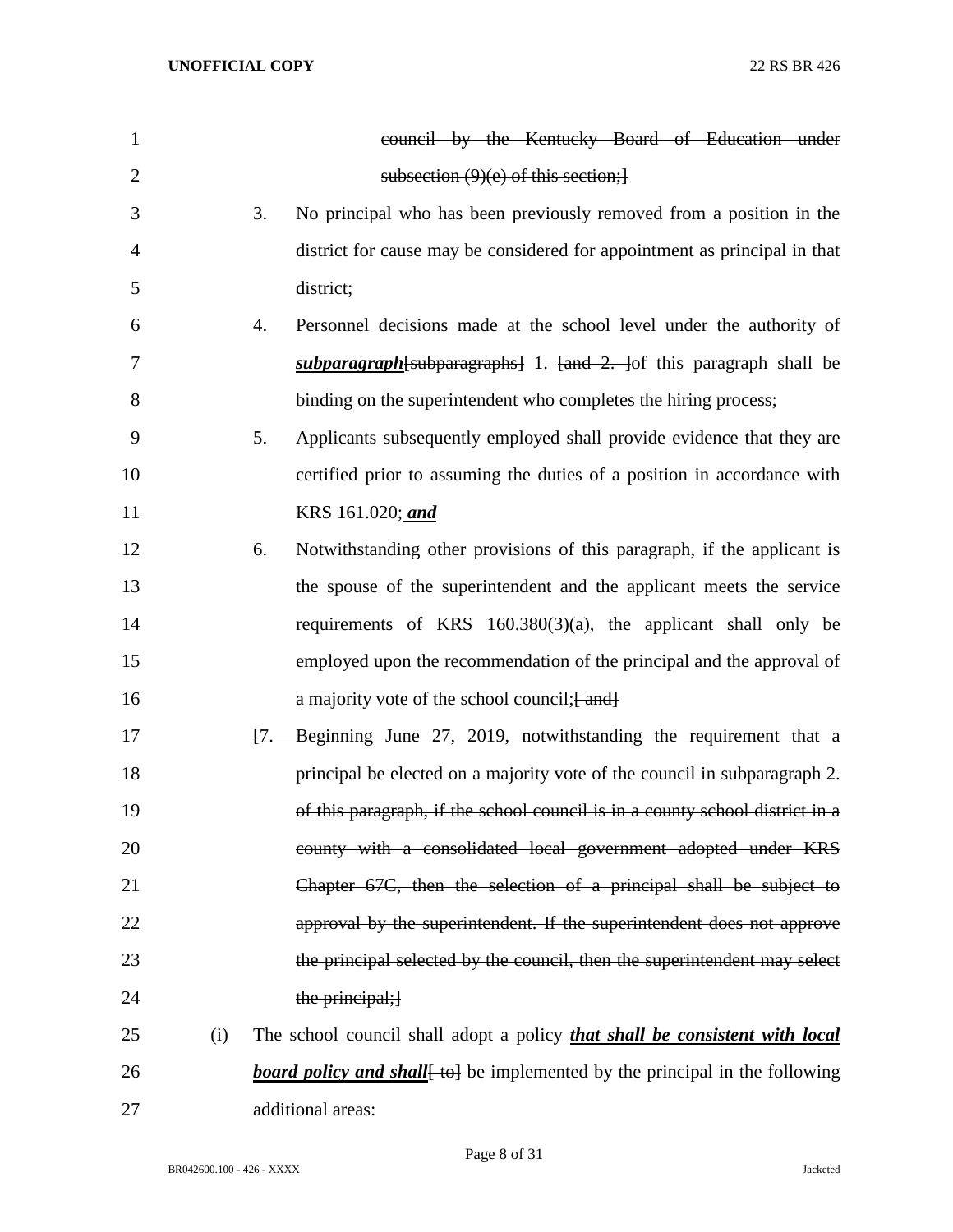| $\mathbf{1}$   |     | 1.  | [Determination of curriculum, including needs assessment, ]Curriculum         |
|----------------|-----|-----|-------------------------------------------------------------------------------|
| $\overline{2}$ |     |     | [development and] responsibilities under KRS 158.6453(19);                    |
| 3              |     | 2.  | Assignment of all instructional and noninstructional staff time;              |
| $\overline{4}$ |     | 3.  | Assignment of students to classes and programs within the school;             |
| 5              |     | 4.  | Determination of the schedule of the school day and week, subject to the      |
| 6              |     |     | beginning and ending times of the school day and school calendar year         |
| 7              |     |     | as established by the local board;                                            |
| 8              |     | 5.  | Determination of use of school space during the school day related to         |
| 9              |     |     | improving classroom teaching and learning;                                    |
| 10             |     | 6.  | Planning and resolution of issues regarding instructional practices;          |
| 11             |     | 7.  | Selection and implementation of discipline and classroom management           |
| 12             |     |     | techniques as a part of a comprehensive school safety plan, including         |
| 13             |     |     | responsibilities of the student, parent, teacher, counselor, and principal;   |
| 14             |     | 8.  | Selection of extracurricular programs and determination of policies           |
| 15             |     |     | relating to student participation based on academic qualifications and        |
| 16             |     |     | attendance requirements, program evaluation, and supervision;                 |
| 17             |     | 9.  | Adoption of an emergency plan as required in KRS 158.162;                     |
| 18             |     | 10. | Procedures, consistent with local school board policy, for determining        |
| 19             |     |     | alignment with state standards, technology utilization, and program           |
| 20             |     |     | appraisal; and                                                                |
| 21             |     | 11. | Procedures to assist the council with consultation in the selection of the    |
| 22             |     |     | <i>principal by the superintendent, and the selection of personnel by the</i> |
| 23             |     |     | principal, including but not limited to meetings, timelines, interviews,      |
| 24             |     |     | review of written applications, and review of references. Procedures          |
| 25             |     |     | shall address situations in which members of the council are not              |
| 26             |     |     | available for consultation; and                                               |
| 27             | (j) |     | Each school council shall annually review data as shown on state and local    |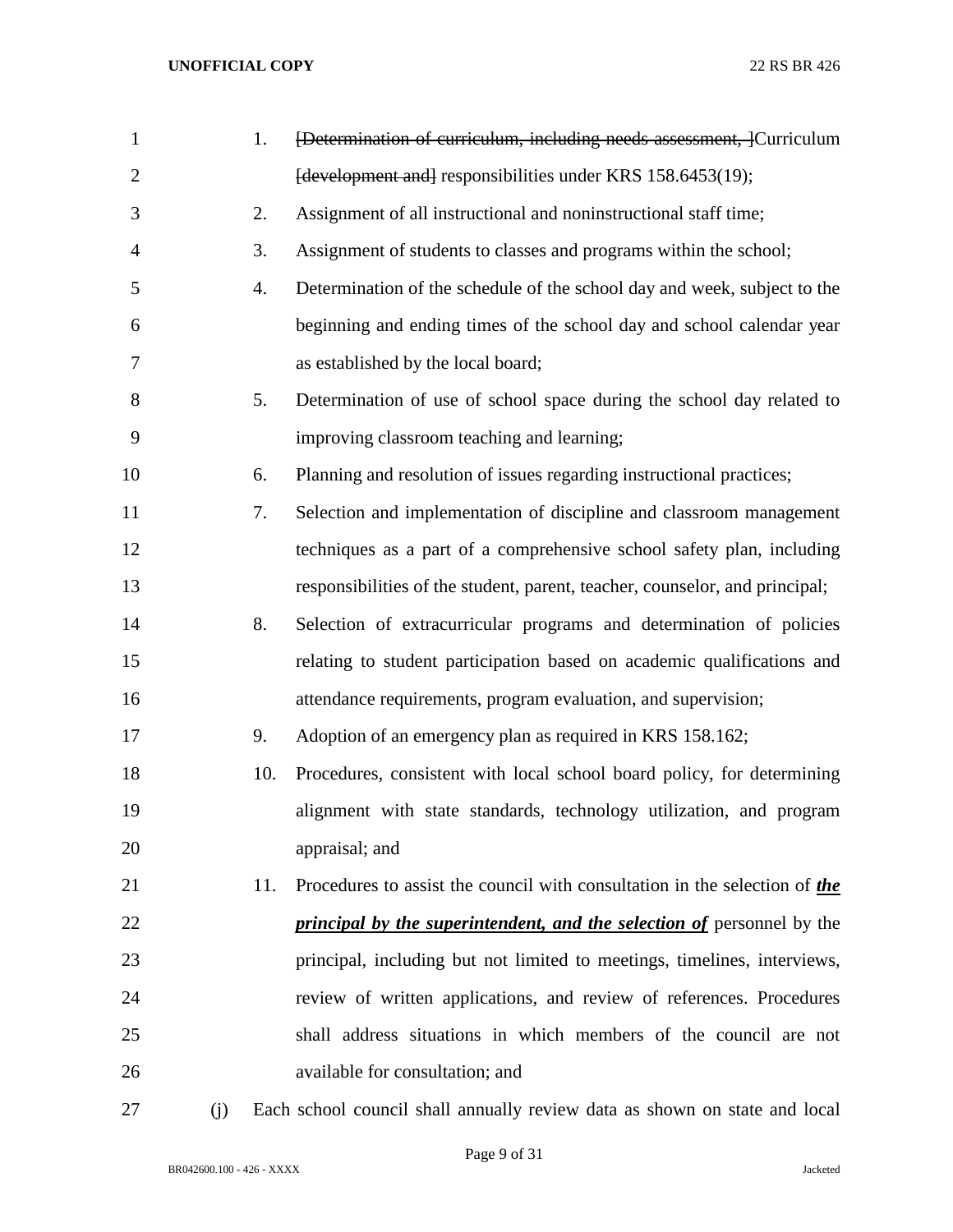| $\mathbf{1}$   |     |     | student assessments required under KRS 158.6453. The data shall include but       |
|----------------|-----|-----|-----------------------------------------------------------------------------------|
| $\overline{2}$ |     |     | not be limited to information on performance levels of all students tested, and   |
| 3              |     |     | information on the performance of students disaggregated by race, gender,         |
| 4              |     |     | disability, and participation in the federal free and reduced price lunch         |
| 5              |     |     | program. After completing the review of data, each school council, with the       |
| 6              |     |     | involvement of parents, faculty, and staff, shall develop and adopt a plan to     |
| 7              |     |     | ensure that each student makes progress toward meeting the goals set forth in     |
| 8              |     |     | KRS 158.645 and 158.6451(1)(b) by April 1 of each year and submit the plan        |
| 9              |     |     | to the superintendent and local board of education for review as described in     |
| 10             |     |     | KRS 160.340. The Kentucky Department of Education shall provide each              |
| 11             |     |     | school council the data needed to complete the review required by this            |
| 12             |     |     | paragraph no later than October 1 of each year. If a school does not have a       |
| 13             |     |     | council, the review shall be completed by the principal with the involvement      |
| 14             |     |     | of parents, faculty, and staff.                                                   |
| 15             | (3) |     | The policies adopted by the local board to implement school-based decision making |
| 16             |     |     | shall also address the following:                                                 |
| 17             |     | (a) | School budget and administration, including: discretionary funds; activity and    |
| 18             |     |     | other school funds; funds for maintenance, supplies, and equipment; and           |
| 19             |     |     | procedures for authorizing reimbursement for training and other expenses;         |
| 20             |     | (b) | Assessment of individual student progress, including testing and reporting of     |
| 21             |     |     | student progress to students, parents, the school district, the community, and    |
| 22             |     |     | the state;                                                                        |
| 23             |     | (c) | School improvement plans, including the form and function of strategic            |
| 24             |     |     | planning and its relationship to district planning, as well as the school safety  |
| 25             |     |     | plan and requests for funding from the Center for School Safety under KRS         |
|                |     |     |                                                                                   |

- 158.446;
- 27 (d) Professional development plans developed pursuant to KRS 156.095;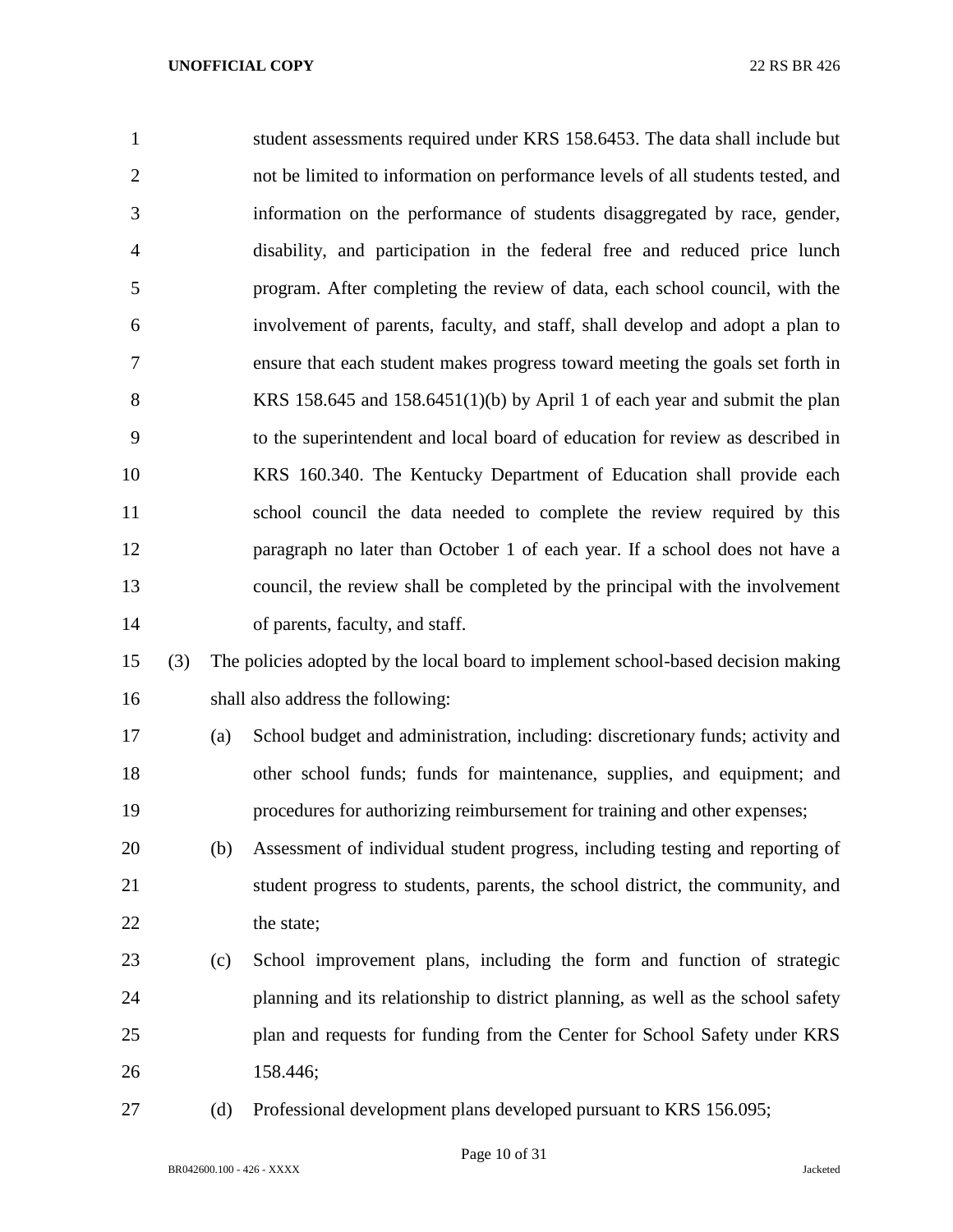- (e) Parent, citizen, and community participation including the relationship of the council with other groups;
- (f) Cooperation and collaboration within the district, with other districts, and with other public and private agencies;
- (g) Requirements for waiver of district policies;
- (h) Requirements for record keeping by the school council; and
- (i) A process for appealing a decision made by a school council.

 (4) In addition to the authority granted to the school council in this section, the local board may grant to the school council any other authority permitted by law. The board shall make available liability insurance coverage for the protection of all members of the school council from liability arising in the course of pursuing their duties as members of the council.

 (5) All schools shall implement school-based decision making in accordance with this section and with the policy adopted by the local board pursuant to this section. Upon favorable vote of a majority of the faculty at the school and a majority of at least twenty-five (25) voting parents of students enrolled in the school, a school meeting its goal as determined by the Department of Education pursuant to KRS 158.6455 may apply to the Kentucky Board of Education for exemption from the requirement to implement school-based decision making, and the state board shall grant the exemption. The voting by the parents on the matter of exemption from implementing school-based decision making shall be in an election conducted by the parent and teacher organization of the school or, if none exists, the largest organization of parents formed for this purpose. Notwithstanding the provisions of this section, a local school district shall not be required to implement school-based decision making if the local school district contains only one (1) school.

 (6) The Department of Education shall provide professional development activities to assist schools in implementing school-based decision making. School council

Page 11 of 31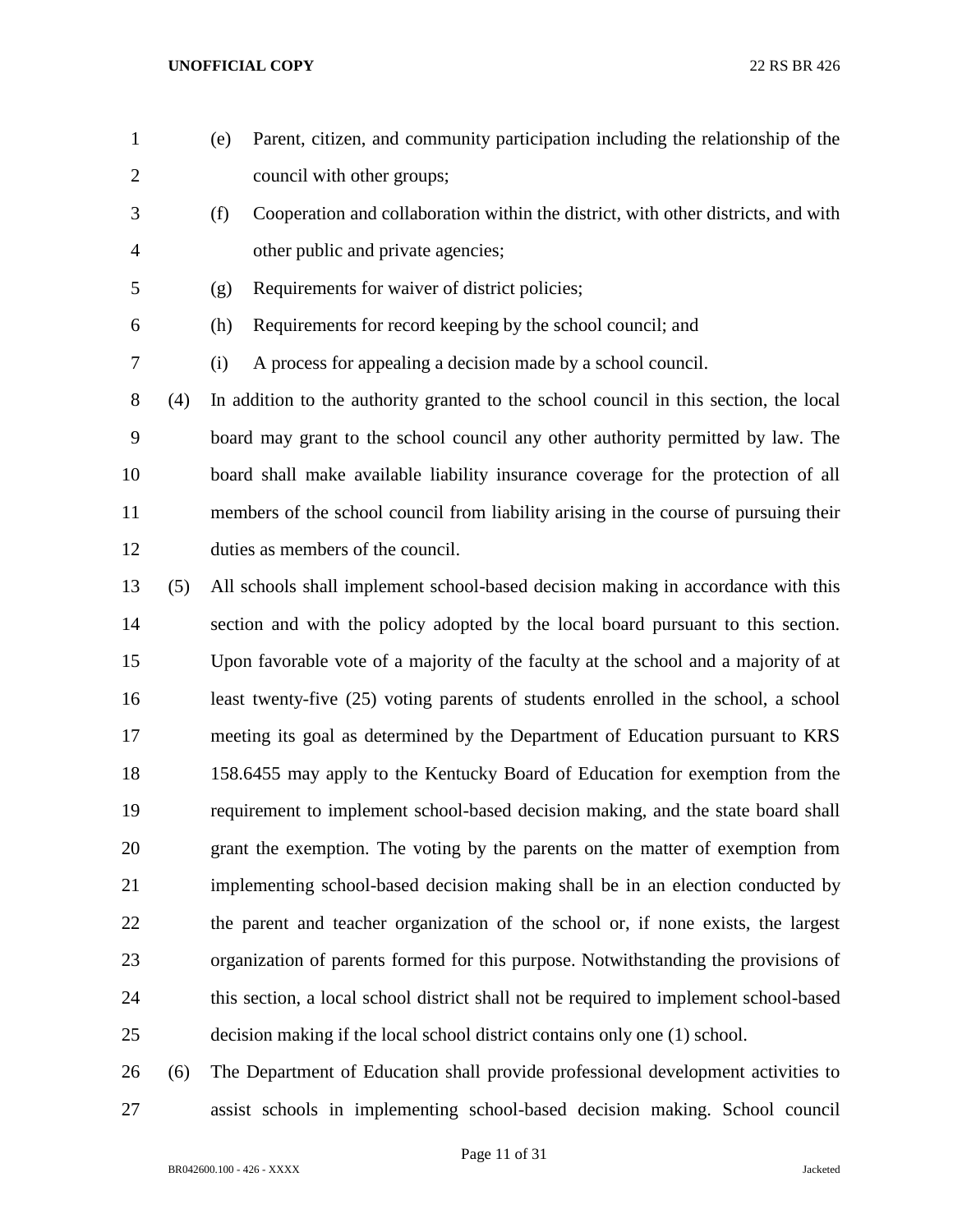members elected for the first time shall complete a minimum of six (6) clock hours of training in the process of school-based decision making, no later than thirty (30) days after the beginning of the service year for which they are elected to serve. School council members who have served on a school council at least one (1) year shall complete a minimum of three (3) clock hours of training in the process of school-based decision making no later than one hundred twenty (120) days after the beginning of the service year for which they are elected to serve. Experienced members may participate in the training for new members to fulfill their training requirement. School council training required under this subsection shall be conducted by trainers endorsed by the Department of Education. By November 1 of each year, the principal through the local superintendent shall forward to the Department of Education the names and addresses of each council member and verify that the required training has been completed. School council members elected to fill a vacancy shall complete the applicable training within thirty (30) days of their election.

 (7) A school that chooses to have school-based decision making but would like to be exempt from the administrative structure set forth by this section may develop a model for implementing school-based decision making, including but not limited to a description of the membership, organization, duties, and responsibilities of a school council. The school shall submit the model through the local board of education to the commissioner of education and the Kentucky Board of Education, which shall have final authority for approval. The application for approval of the model shall show evidence that it has been developed by representatives of the parents, students, certified personnel, and the administrators of the school and that two-thirds (2/3) of the faculty have agreed to the model.

 (8) The Kentucky Board of Education, upon recommendation of the commissioner of education, shall adopt by administrative regulation a formula by which school

Page 12 of 31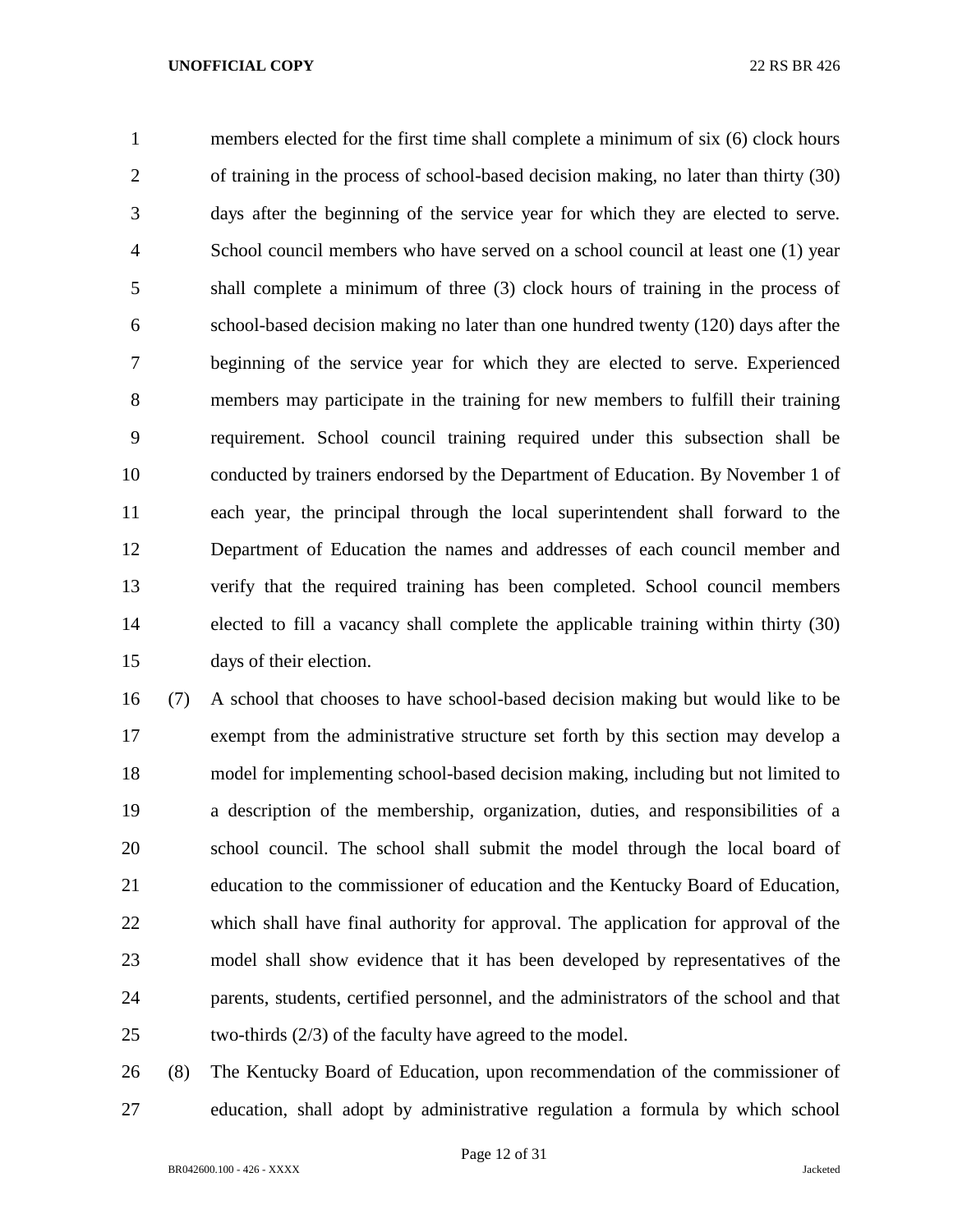district funds shall be allocated to each school council. Included in the school council formula shall be an allocation for professional development that is at least sixty-five percent (65%) of the district's per pupil state allocation for professional development for each student in average daily attendance in the school. The school council shall plan professional development in compliance with requirements specified in KRS 156.095, except as provided in KRS 158.649. School councils of small schools shall be encouraged to work with other school councils to maximize professional development opportunities.

 (9) (a) No board member, superintendent of schools, district employee, or member of a school council shall intentionally engage in a pattern of practice which is detrimental to the successful implementation of or circumvents the intent of school-based decision making to allow the professional staff members of a school and parents to be involved in the decision making process in working toward meeting the educational goals established in KRS 158.645 and 158.6451 or to make decisions in areas of policy assigned to a school council pursuant to paragraph (i) of subsection (2) of this section.

- (b) An affected party who believes a violation of this subsection has occurred may file a written complaint with the Office of Education Accountability. The office shall investigate the complaint and resolve the conflict, if possible, or forward the matter to the Kentucky Board of Education.
- (c) The Kentucky Board of Education shall conduct a hearing in accordance with KRS Chapter 13B for complaints referred by the Office of Education Accountability.
- (d) If the state board determines a violation has occurred, the party shall be subject to reprimand. A second violation of this subsection may be grounds for removing a superintendent or a member of a school council from office or grounds for dismissal of an employee for misconduct in office or willful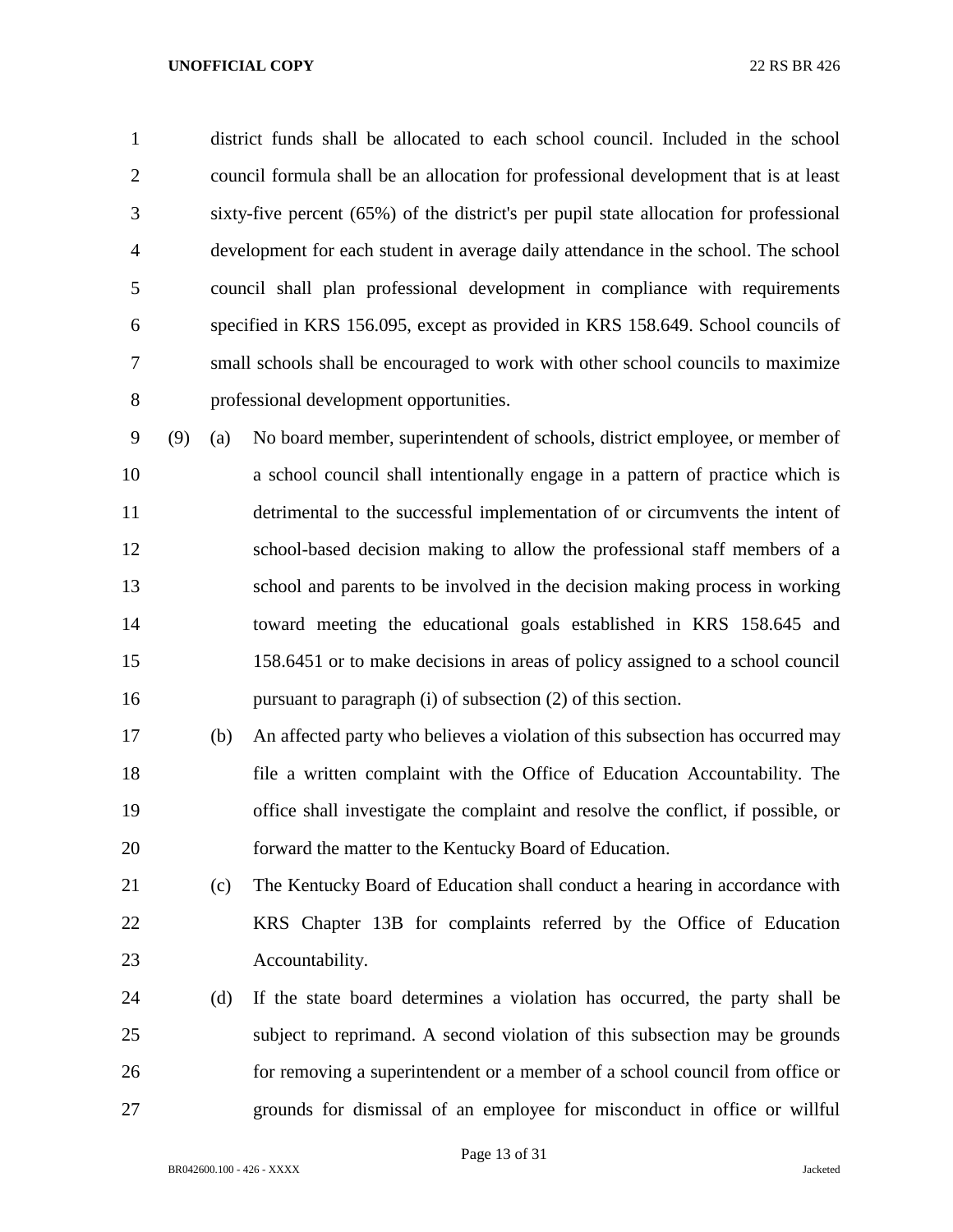- neglect of duty.
- (e) Notwithstanding paragraph (d) of this subsection and KRS 7.410(2)(c), if the state board determines a violation of the *nondisclosure agreement required by*[confidentiality requirements set forth in] subsection (2)(h)2*.b*. of this section by a school council member has occurred, the state board shall remove the member from the school council, and the member shall be permanently prohibited from serving on any school council in the district.
- (10) Notwithstanding subsections (1) to (9) of this section, a school's right to establish or maintain a school-based decision making council and the powers, duties, and authority granted to a school council may be rescinded or the school council's role may be advisory if the commissioner of education or the Kentucky Board of Education takes action under KRS 160.346.
- (11) Each school council of a school containing grades K-5 or any combination thereof, or if there is no school council, the principal, shall develop and implement a wellness policy that includes moderate to vigorous physical activity each day and encourages healthy choices among students. The policy may permit physical activity to be considered part of the instructional day, not to exceed thirty (30) minutes per day, or one hundred and fifty (150) minutes per week. Each school council, or if there is no school council, the principal, shall adopt an assessment tool to determine each child's level of physical activity on an annual basis. The council or principal may utilize an existing assessment program. The Kentucky Department of Education shall make available a list of available resources to carry out the provisions of this subsection. The department shall report to the Legislative Research Commission no later than November 1 of each year on how the schools are providing physical activity under this subsection and on the types of physical activity being provided. The policy developed by the school council or principal shall comply with provisions required by federal law, state law, or local board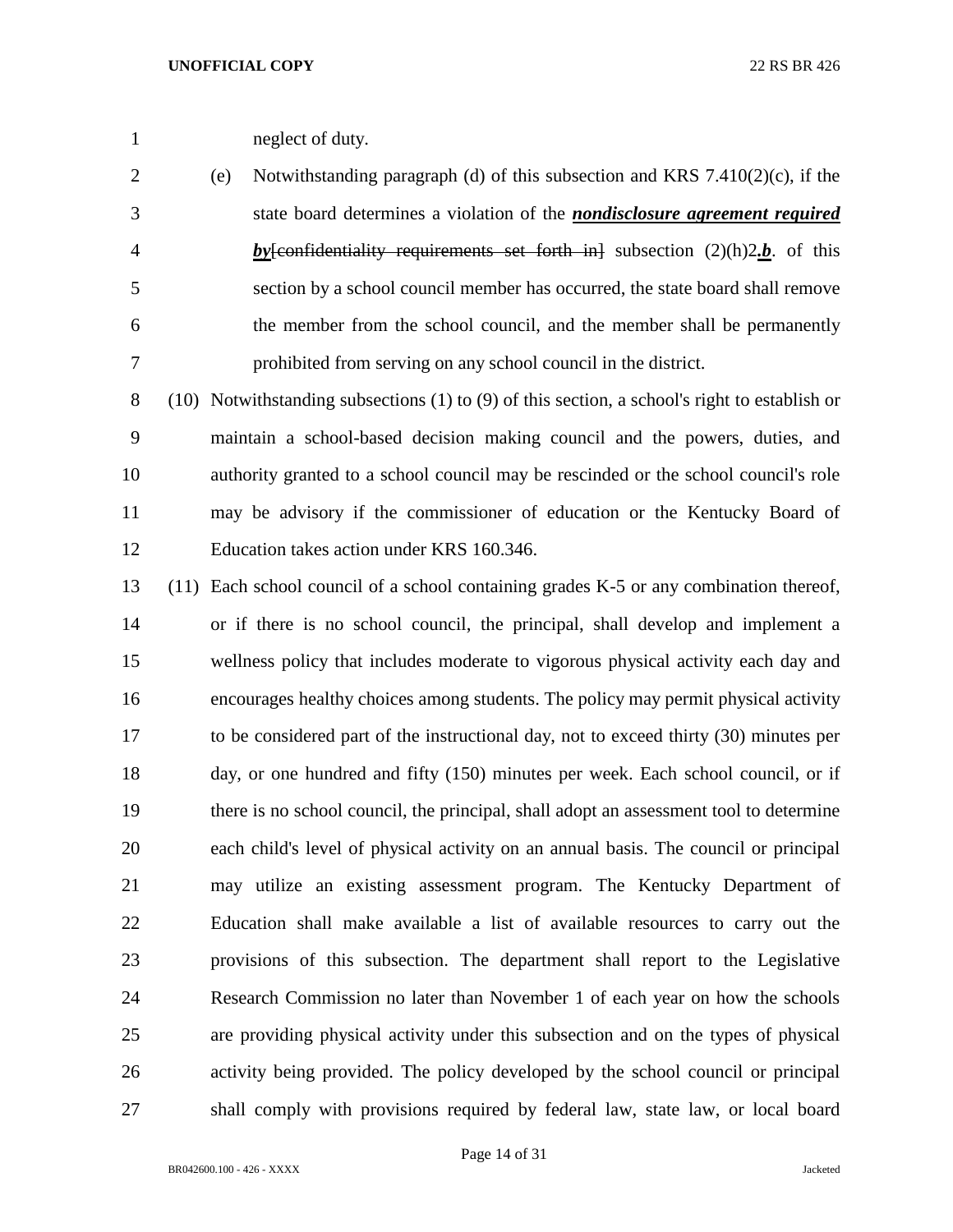- policy. [(12) Discretionary authority exercised under subsection (2)(h)2.b. of this section shall not violate provisions of any employer-employee bargained contract existing between the district and its employees.] 5 Section 2. KRS 158.6453 is amended to read as follows: (1) As used in this section: (a) "Accelerated learning" means an organized way of helping students meet individual academic goals by providing direct instruction to eliminate student performance deficiencies or enable students to move more quickly through course requirements and pursue higher level skill development; (b) "Constructed-response items" or "performance-based items" means individual test items that require the student to create an answer rather than select a response and may include fill-in-the-blank, short-answer, extended-answer, open-response, and writing-on-demand formats; (c) "Criterion-referenced test" means a test that is aligned with defined academic content standards and measures an individual student's level of performance 17 against the standards; (d) "End-of-course examination" means the same as defined in KRS 158.860; (e) "Formative assessment" means a process used by teachers and students during instruction to adjust ongoing teaching and learning to improve students' achievement of intended instructional outcomes. Formative assessments may include the use of commercial assessments, classroom observations, teacher- designed classroom tests and assessments, and other processes and assignments to gain information about individual student learning; (f) "Interim assessments" means assessments that are given periodically
- throughout the year to provide diagnostic information and to show individual student performance against content standards;

Page 15 of 31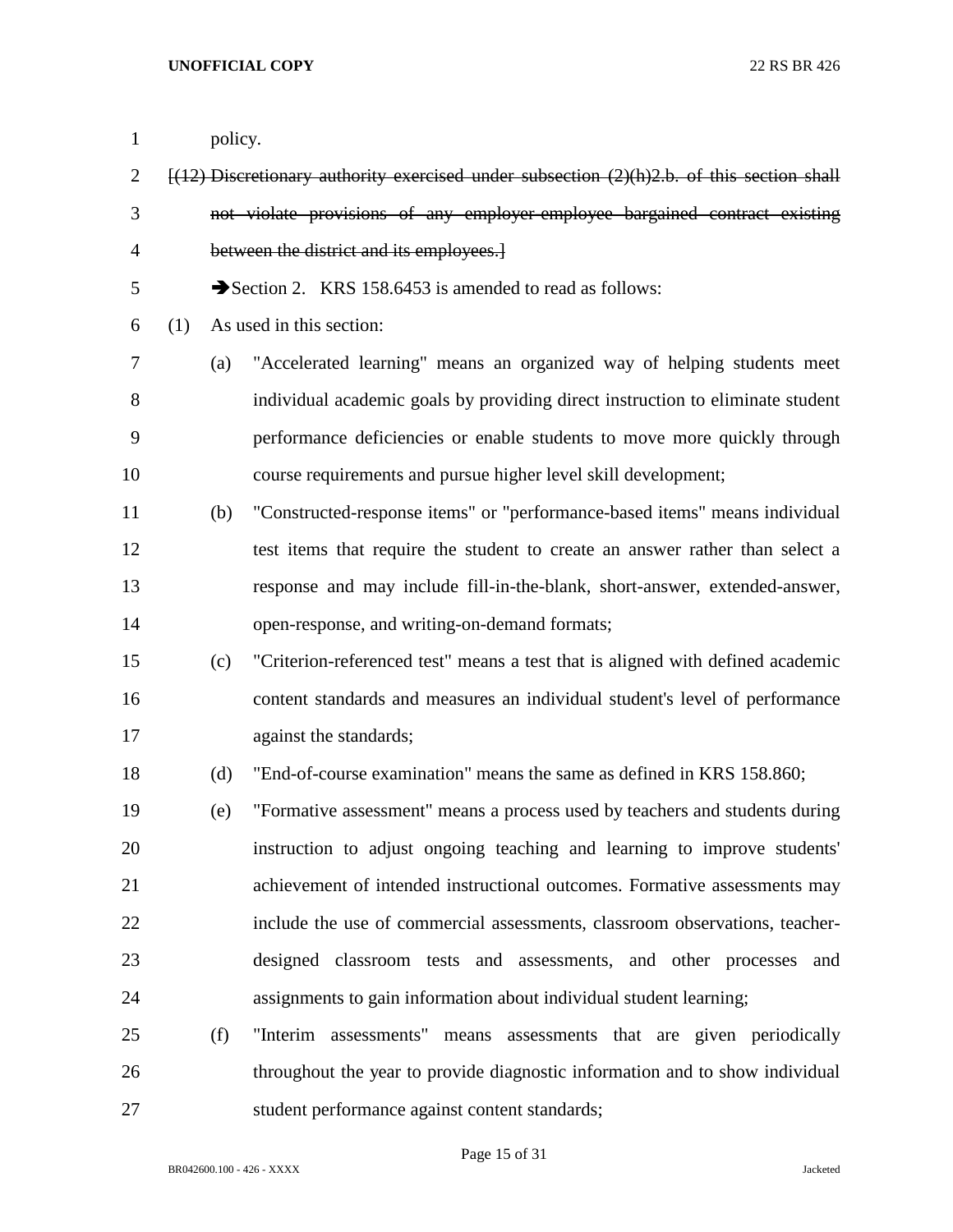(g) "Summative assessment" means an assessment given at the end of the school year, semester, or other period of time to evaluate students' performance against content standards within a unit of instruction or a course; and

- (h) "Writing" means a purposeful act of thinking and expression that uses language to explore ideas and communicate meaning to others. Writing is a complex, multifaceted act of communication.
- (2) (a) Beginning in fiscal year 2017-2018, and every six (6) years thereafter, the Kentucky Department of Education shall implement a process for reviewing Kentucky's academic standards and the alignment of corresponding assessments for possible revision or replacement to ensure alignment with transition readiness standards necessary for global competitiveness and with state career and technical education standards.
- (b) The revisions to the content standards shall:
- 14 1. Focus on critical knowledge, skills, and capacities needed for success in 15 the global economy;
- 2. Result in fewer but more in-depth standards to facilitate mastery learning;
- 3. Communicate expectations more clearly and concisely to teachers, parents, students, and citizens;
- 4. Be based on evidence-based research;
- 5. Consider international benchmarks; and
- 6. Ensure that the standards are aligned from elementary to high school to postsecondary education so that students can be successful at each education level.
- (c) 1. The department shall establish four (4) standards and assessments review committees, with each committee composed of a minimum of six
- (6) Kentucky public school teachers and a minimum of two (2)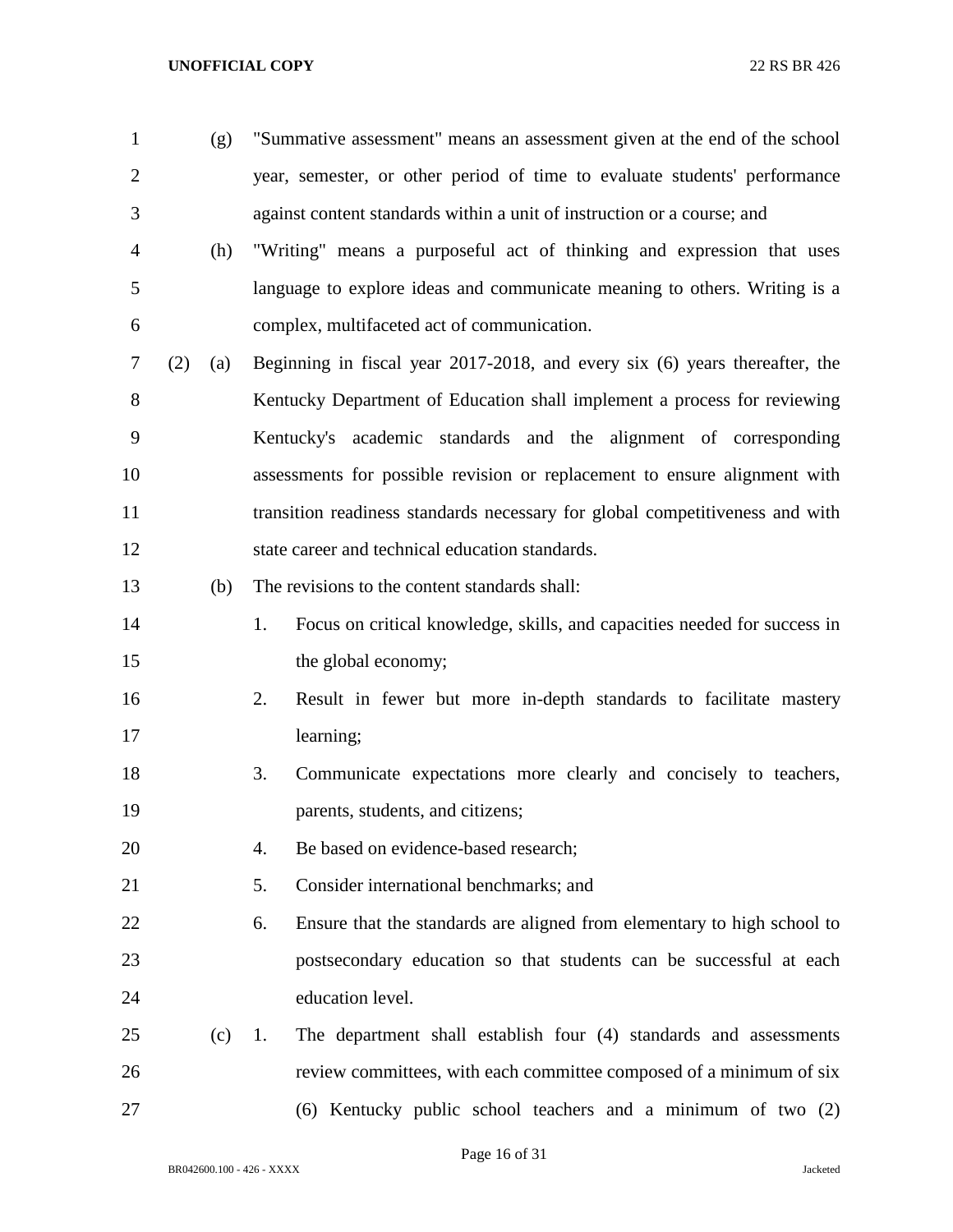| $\mathbf{1}$   |     |    | representatives from Kentucky institutions of higher education,              |
|----------------|-----|----|------------------------------------------------------------------------------|
| $\overline{2}$ |     |    | including at least one (1) representative from a public institution of       |
| 3              |     |    | higher education. Each committee member shall teach in the subject area      |
| $\overline{4}$ |     |    | that his or her committee is assigned to review and have no prior or         |
| 5              |     |    | current affiliation with a curriculum or assessment resources vendor.        |
| 6              |     | 2. | One $(1)$ of the four $(4)$ committees shall be assigned to focus on the     |
| 7              |     |    | review of language arts and writing academic standards and                   |
| 8              |     |    | assessments, one (1) on the review of mathematics academic standards         |
| 9              |     |    | and assessments, one (1) on the review of science academic standards         |
| 10             |     |    | and assessments, and one (1) on the review of social studies academic        |
| 11             |     |    | standards and assessments.                                                   |
| 12             | (d) | 1. | The department shall establish twelve (12) advisory panels to advise and     |
| 13             |     |    | assist each of the four (4) standards and assessments review committees.     |
| 14             |     | 2. | Three (3) advisory panels shall be assigned to each standards and            |
| 15             |     |    | assessments review committee. One (1) panel shall review the standards       |
| 16             |     |    | and assessments for kindergarten through grade five (5), one (1) shall       |
| 17             |     |    | review the standards and assessments for grades six (6) through eight        |
| 18             |     |    | (8), and one (1) shall review the standards and assessments for grades       |
| 19             |     |    | nine $(9)$ through twelve $(12)$ .                                           |
| 20             |     | 3. | Each advisory panel shall be composed of at least one (1) representative     |
| 21             |     |    | from a Kentucky institution of higher education and a minimum of six         |
| 22             |     |    | (6) Kentucky public school teachers who teach in the grade level and         |
| 23             |     |    | subject reviewed by the advisory panel to which they are assigned and        |
| 24             |     |    | have no prior or current affiliation with a curriculum or assessment         |
| 25             |     |    | resources vendor.                                                            |
| 26             | (e) |    | The commissioner of education and the president of the Council on            |
| 27             |     |    | Postsecondary Education shall also provide consultants for the standards and |

BR042600.100 - 426 - XXXX Jacketed

Page 17 of 31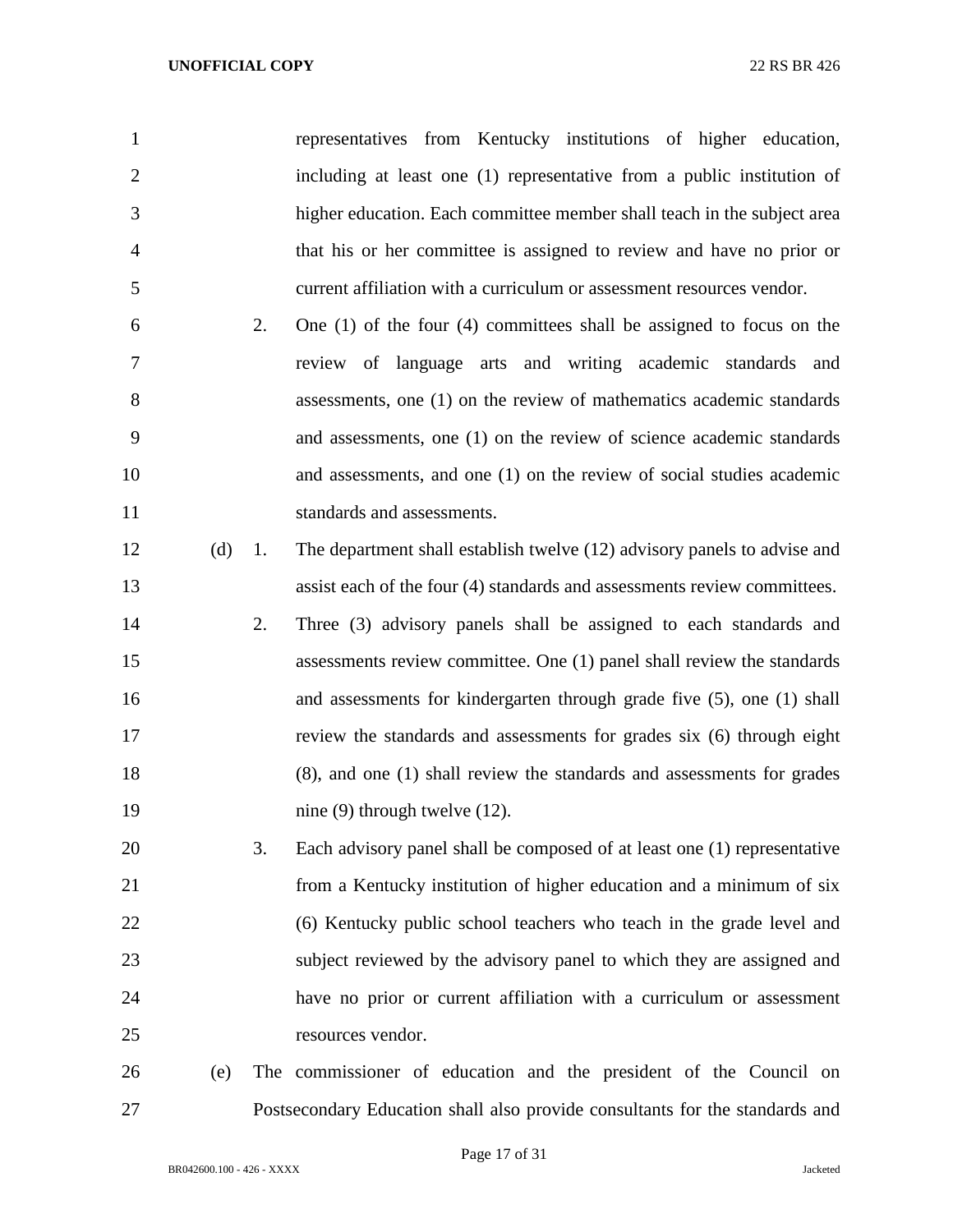| $\mathbf{1}$   |     |    | assessments review committees and the advisory panels who are business and  |
|----------------|-----|----|-----------------------------------------------------------------------------|
| $\overline{2}$ |     |    | industry professionals actively engaged in career fields that depend on the |
| 3              |     |    | various content areas.                                                      |
| 4              | (f) | 1. | The standards and assessments process review committee is hereby            |
| 5              |     |    | established and shall be composed of the commissioner of education or       |
| 6              |     |    | designee as a nonvoting member and nine (9) voting representatives of       |
| 7              |     |    | public schools, of whom at least two (2) shall be parents of public         |
| 8              |     |    | school students, appointed by the Governor and confirmed by the Senate      |
| 9              |     |    | in accordance with KRS 11.160 as follows:                                   |
| 10             |     |    | One (1) language arts teacher;<br>a.                                        |
| 11             |     |    | One (1) math teacher;<br>$\mathbf b$ .                                      |
| 12             |     |    | One (1) science teacher;<br>$\mathbf{c}$ .                                  |
| 13             |     |    | One (1) social studies teacher;<br>d.                                       |
| 14             |     |    | Two (2) school principals;<br>e.                                            |
| 15             |     |    | Two (2) school superintendents; and<br>f.                                   |
| 16             |     |    | One (1) school board member.<br>g.                                          |
| 17             |     | 2. | On making appointments to the committee, the Governor shall ensure          |
| 18             |     |    | broad geographical urban and rural representation and representation of     |
| 19             |     |    | elementary, middle, and high school levels; ensure equal representation     |
| 20             |     |    | of the two (2) sexes, inasmuch as possible; and ensure that appointments    |
| 21             |     |    | reflect the minority racial composition of the Commonwealth.                |
| 22             |     | 3. | The review of the committee shall be limited to the procedural aspects      |
| 23             |     |    | of the review process undertaken prior to its consideration.                |
| 24             |     | 4. | Notwithstanding KRS 12.028, the committee shall not be subject to           |
| 25             |     |    | reorganization by the Governor.                                             |
| 26             | (g) | 1. | The review process implemented under this subsection shall be an open,      |
| 27             |     |    | transparent process that allows all Kentuckians an opportunity to           |

Page 18 of 31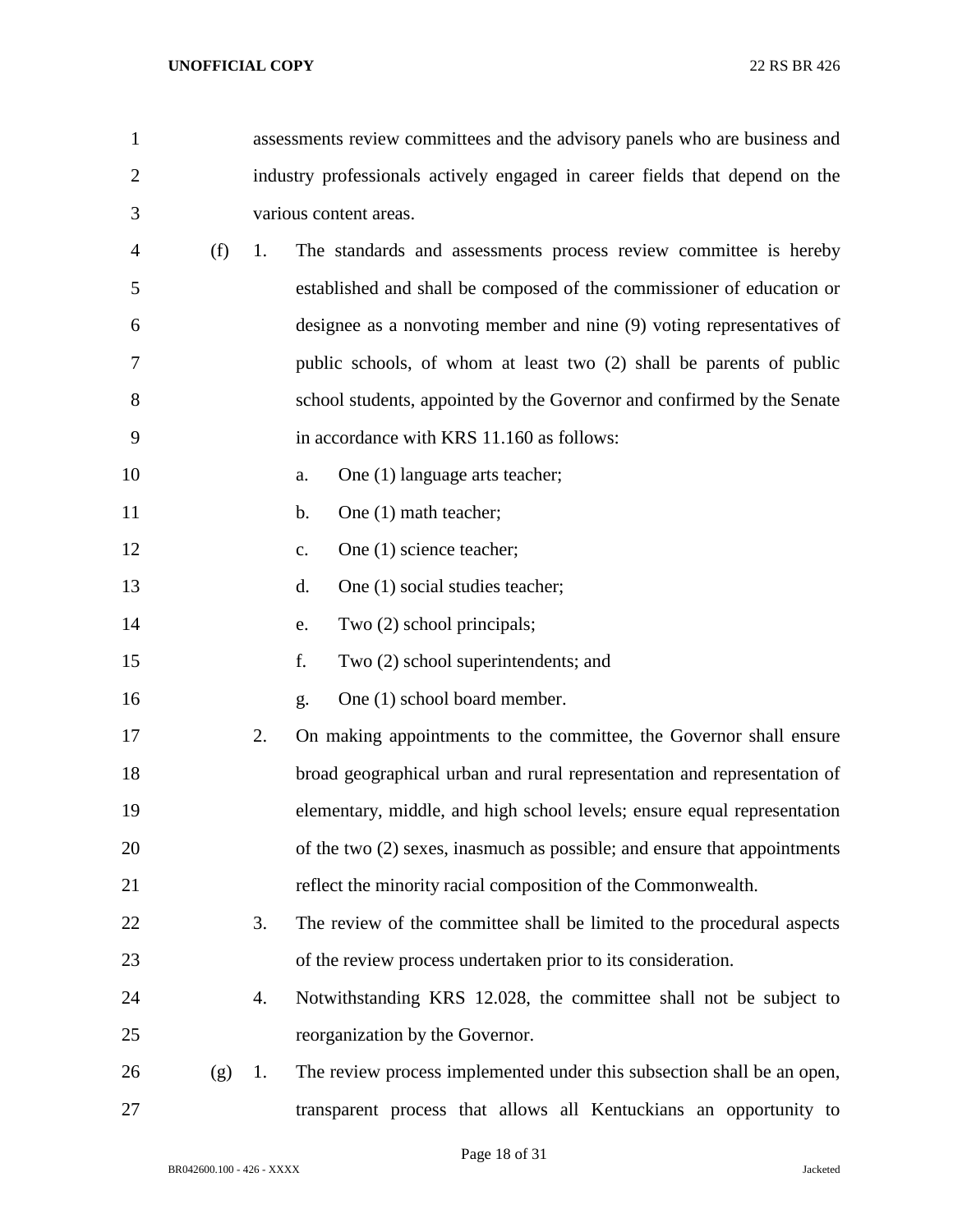participate. The department shall ensure the public's assistance in reviewing and suggesting changes to the standards and alignment adjustments to corresponding state assessments by establishing a Web site dedicated to collecting comments by the public and educators. An independent third party, which has no prior or current affiliation with a curriculum or assessment resources vendor, shall be selected by the department to collect and transmit the comments to the department for dissemination to the appropriate advisory panel for review and consideration. 2. Each advisory panel shall review the standards and assessments for its

- assigned subject matter and grade level and the suggestions made by the public and educators. After completing its review, each advisory panel shall make recommendations for changes to the standards and alignment adjustments for assessments to the appropriate standards and assessments review committee.
- 3. Each standards and assessments review committee shall review the findings and make recommendations to revise or replace existing standards and to adjust alignment of assessments.
- 4. The recommendations shall be published on the Web site established in this subsection for the purpose of gathering additional feedback from the public. The commissioner shall subsequently present the recommendations and the public feedback to the Interim Joint Committee on Education.
- 5. The commissioner shall subsequently provide a report to the standards and assessments process review committee summarizing the process conducted under this subsection and the resulting recommendations. The report shall include but not be limited to the timeline of the review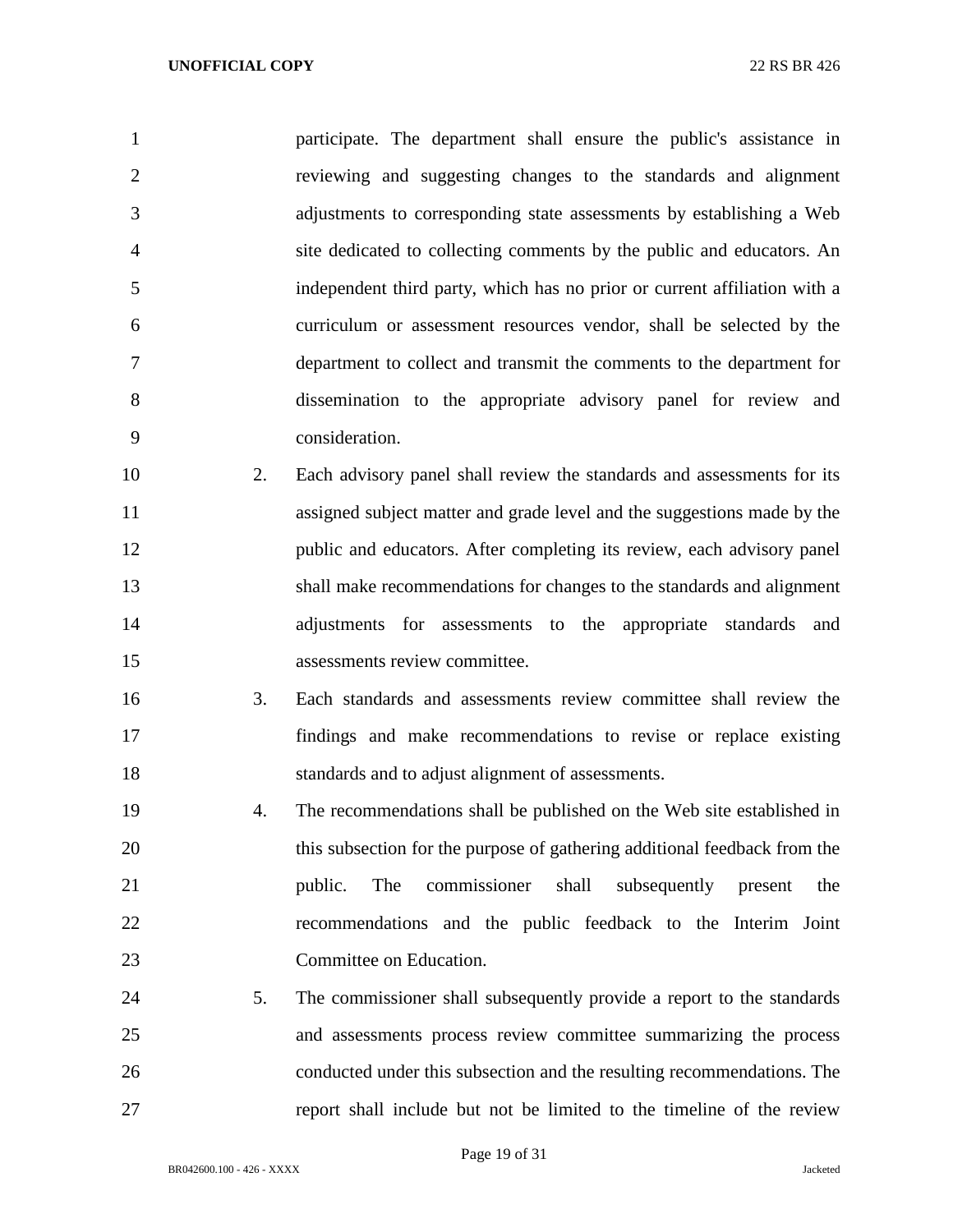- process, public feedback, and responses from the Interim Joint Committee on Education.
- 6. After receiving the commissioner's report, the standards and assessments process review committee shall either concur that stakeholders have had adequate opportunity to provide input on standards and the corresponding alignment of state assessments or find the input process deficient. If the process is found deficient, the recommendations may be returned to the appropriate standards and assessments review committee for review as described in subparagraph 3. of this paragraph. If the process is found sufficient, the recommendations shall be forwarded without amendment to the Kentucky Board of Education.
- (h) The Kentucky Board of Education shall promulgate administrative regulations in accordance with KRS Chapter 13A as may be needed for the administration of the review process, including staggering the timing and sequence of the review process by subject area and remuneration of the review committees and advisory panels described in paragraphs (c) and (d) of this subsection.
- (i) 1. The Kentucky Board of Education shall consider for approval the revisions to academic standards for a content area and the alignment of the corresponding state assessment once recommendations are received from the standards and assessments process review committee. Existing state academic standards shall remain in place until the board approves new standards.
- 2. Any revision to, or replacement of, the academic standards and assessments as a result of the review process conducted under this subsection shall be implemented in Kentucky public schools no later than the second academic year following the review process. Existing academic standards shall be used until new standards are implemented.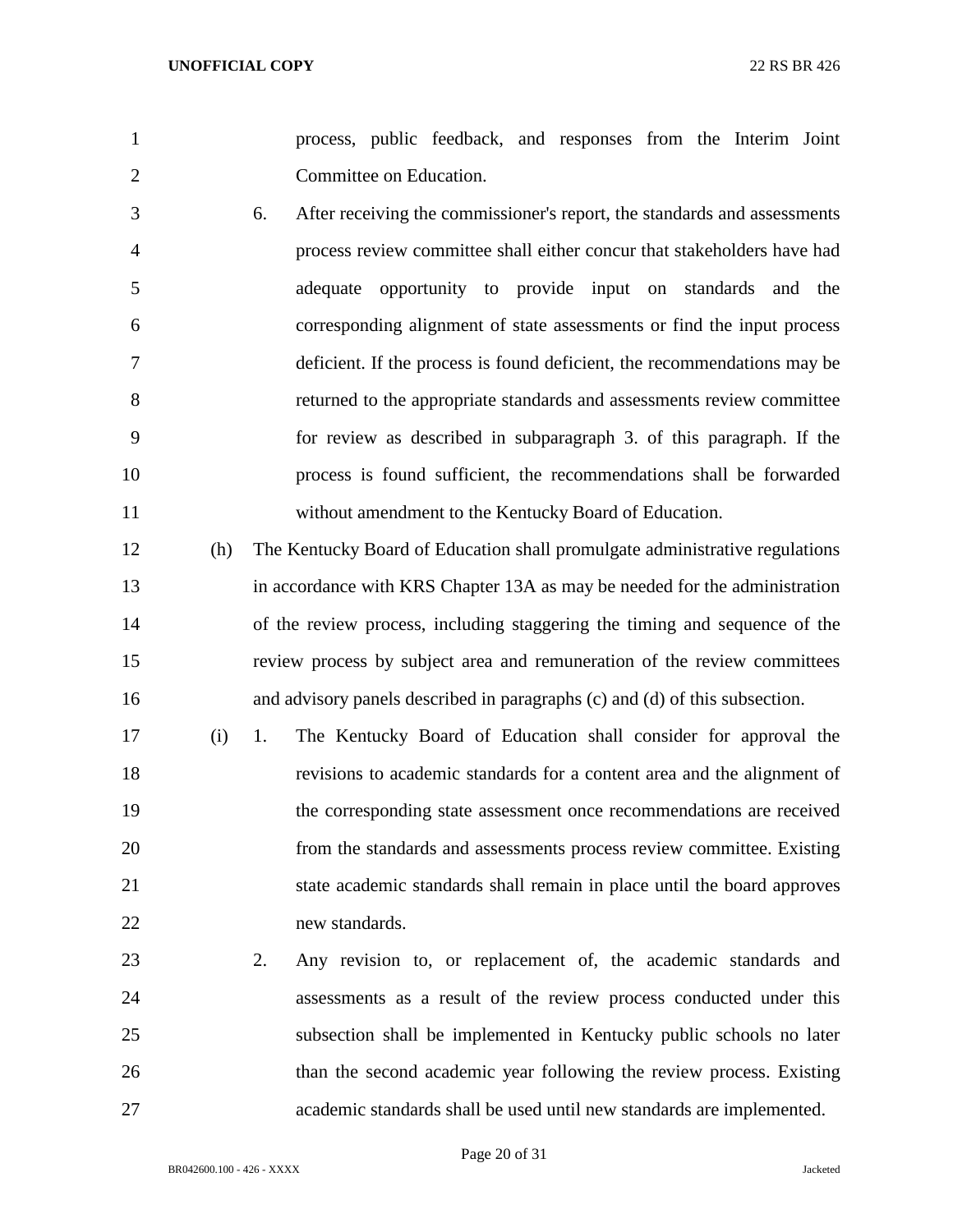| $\mathbf{1}$   |            | 3.<br>The Department of Education shall disseminate the academic content           |
|----------------|------------|------------------------------------------------------------------------------------|
| $\overline{2}$ |            | standards to the schools and teacher preparation programs.                         |
| 3              | (j)        | The Department of Education shall provide or facilitate statewide training         |
| $\overline{4}$ |            | sessions for existing teachers and administrators on how to:                       |
| 5              |            | Integrate the revised content standards into classroom instruction;<br>1.          |
| 6              |            | Better integrate performance assessment of students within their<br>2.             |
| 7              |            | instructional practices; and                                                       |
| 8              |            | 3.<br>Help all students use higher-order thinking and communication skills.        |
| 9              | (k)        | The Education Professional Standards Board in cooperation with the                 |
| 10             |            | Kentucky Board of Education and the Council on Postsecondary Education             |
| 11             |            | shall coordinate information and training sessions for faculty and staff in all of |
| 12             |            | the teacher preparation programs in the use of the revised academic content        |
| 13             |            | standards. The Education Professional Standards Board shall ensure that each       |
| 14             |            | teacher preparation program includes use of the academic standards in the pre-     |
| 15             |            | service education programs and that all teacher interns will have experience       |
| 16             |            | planning classroom instruction based on the revised standards.                     |
| 17             | (1)        | The Council on Postsecondary Education in cooperation with the Kentucky            |
| 18             |            | Department of Education and the postsecondary education institutions in the        |
| 19             |            | state shall coordinate information sessions regarding the academic content         |
| 20             |            | standards for faculty who teach in the various content areas.                      |
| 21             | (3)<br>(a) | The Kentucky Board of Education shall be responsible for creating and              |
| 22             |            | implementing a balanced statewide assessment program that measures the             |
| 23             |            | students', schools', and districts' achievement of the goals set forth in KRS      |
| 24             |            | 158.645 and 158.6451, to ensure compliance with the federal Every Student          |
| 25             |            | Succeeds Act of 2015, Pub. L. No. 114-95, or its successor, and to ensure          |
| 26             |            | school accountability.                                                             |
|                |            |                                                                                    |

(b) The board shall revise the annual statewide assessment program as needed in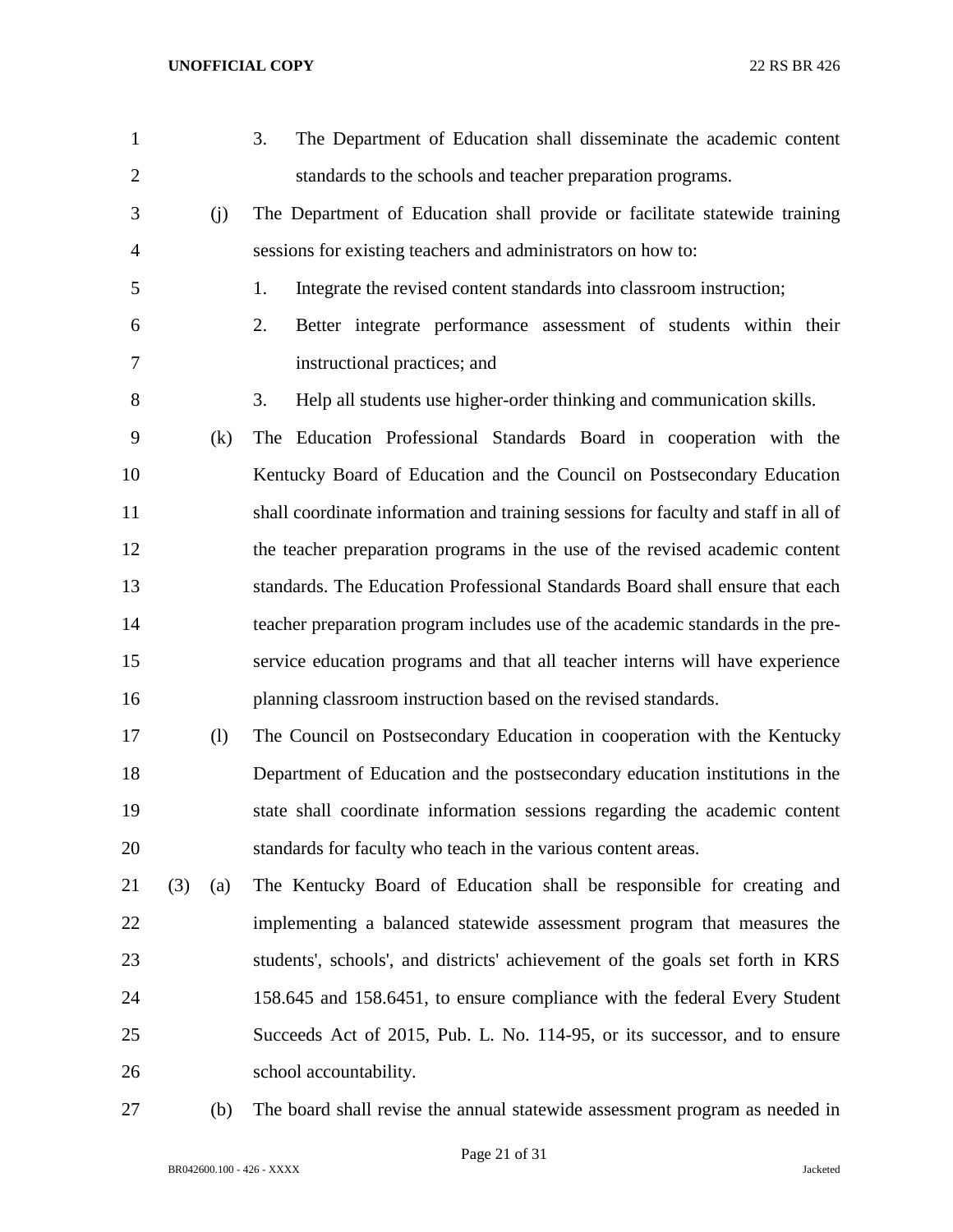accordance with revised academic standards and corresponding assessment alignment adjustments approved by the board under subsection (2) of this section.

- (c) The statewide assessments shall not include any academic standards not approved by the board under subsection (2) of this section.
- (d) The board shall seek the advice of the Office of Education Accountability; the School Curriculum, Assessment, and Accountability Council; the Education Assessment and Accountability Review Subcommittee, and the department's technical advisory committee in the development of the assessment program. The statewide assessment program shall not include measurement of a student's ability to become a self-sufficient individual or to become a responsible member of a family, work group, or community.
- (4) (a) The academic components of the statewide assessment program shall be composed of annual student summative tests, which may include a combination of multiple competency-based assessment and performance measures approved by the Kentucky Board of Education.
- (b) The annual student summative tests shall:
- 1. Measure individual student achievement in language, reading, English, mathematics, science, and social studies at designated grades;
- 2. Provide teachers and parents a valid and reliable comprehensive analysis of skills mastered by individual students;
- 3. Provide diagnostic information that identifies strengths and academic deficiencies of individual students in the content areas;
- 4. Provide information to teachers that can enable them to improve instruction for current and future students;
- 5. Provide longitudinal profiles for students; and
- 6. Ensure school and district accountability for student achievement of the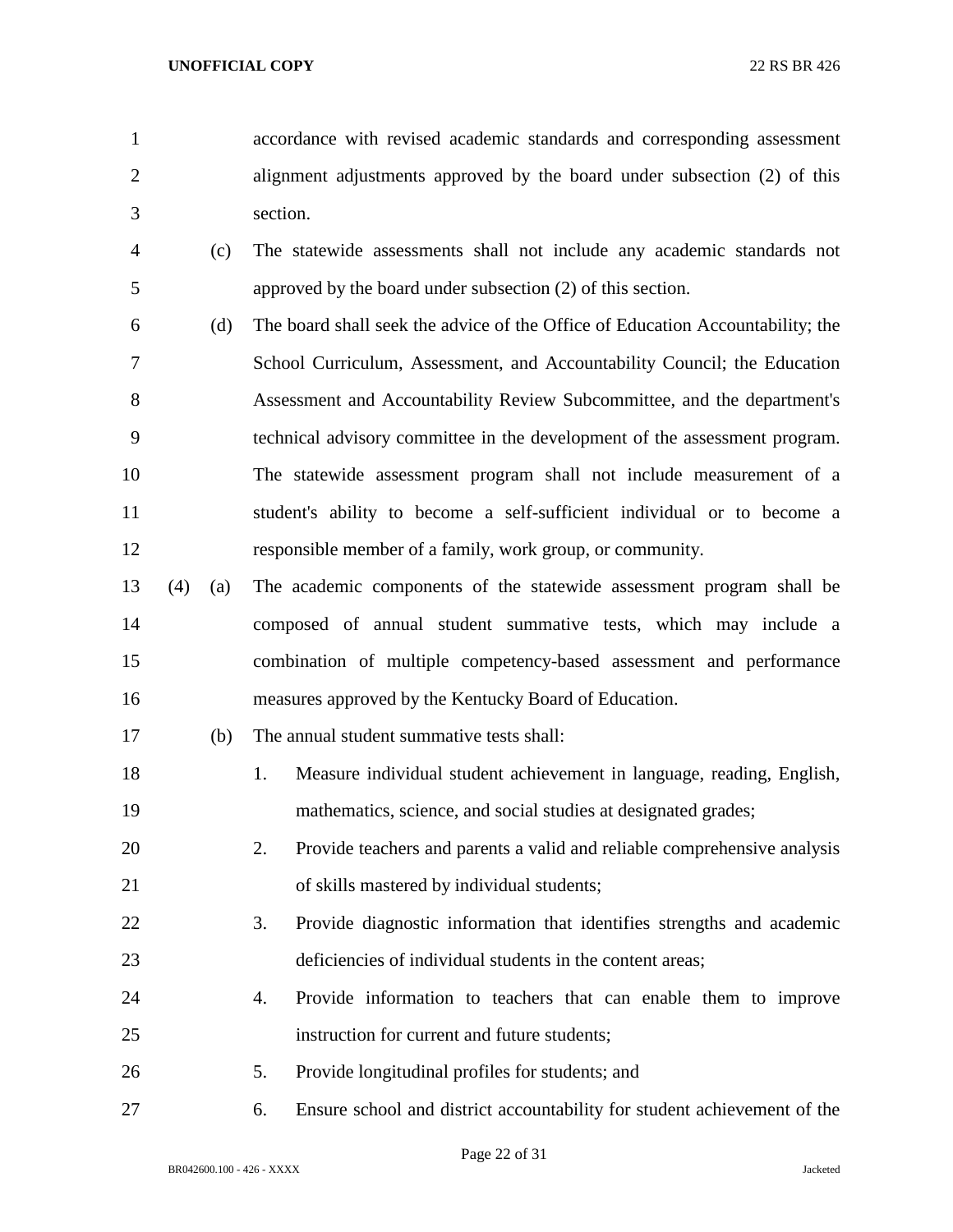| $\mathbf{1}$   |     |     |    | goals set forth in KRS 158.645 and 158.6451, except the statewide            |
|----------------|-----|-----|----|------------------------------------------------------------------------------|
| $\overline{2}$ |     |     |    | assessment program shall not include measurement of a student's ability      |
| 3              |     |     |    | to become a self-sufficient individual or to become a responsible            |
| 4              |     |     |    | member of a family, work group, or community.                                |
| 5              | (5) |     |    | The state student assessments shall include the following components:        |
| 6              |     | (a) |    | Elementary and middle grades requirements are:                               |
| 7              |     |     | 1. | A criterion-referenced test each in mathematics and reading in grades        |
| 8              |     |     |    | three $(3)$ through eight $(8)$ that is valid and reliable for an individual |
| 9              |     |     |    | student and that measures the depth and breadth of Kentucky's academic       |
| 10             |     |     |    | content standards;                                                           |
| 11             |     |     | 2. | A criterion-referenced test each in science and social studies that is valid |
| 12             |     |     |    | and reliable for an individual student as necessary to measure the depth     |
| 13             |     |     |    | and breadth of Kentucky's academic content standards to be                   |
| 14             |     |     |    | administered one (1) time within the elementary and middle grades,           |
| 15             |     |     |    | respectively;                                                                |
| 16             |     |     | 3. | An on-demand assessment of student writing to be administered one (1)        |
| 17             |     |     |    | time within the elementary grades and one (1) time within the middle         |
| 18             |     |     |    | grades; and                                                                  |
| 19             |     |     | 4. | An editing and mechanics test relating to writing, using multiple choice     |
| 20             |     |     |    | and constructed response items, to be administered one (1) time within       |
| 21             |     |     |    | the elementary and the middle grades, respectively;                          |
| 22             |     | (b) |    | High school requirements are:                                                |
| 23             |     |     | 1. | A criterion-referenced test in mathematics, reading, and science that is     |
| 24             |     |     |    | valid and reliable for an individual student and that measures the depth     |
| 25             |     |     |    | breadth of Kentucky's academic content standards to be<br>and                |
| 26             |     |     |    | administered one (1) time within the high school grades;                     |
| 27             |     |     | 2. | A criterion-referenced test in social studies that is valid and reliable for |

Page 23 of 31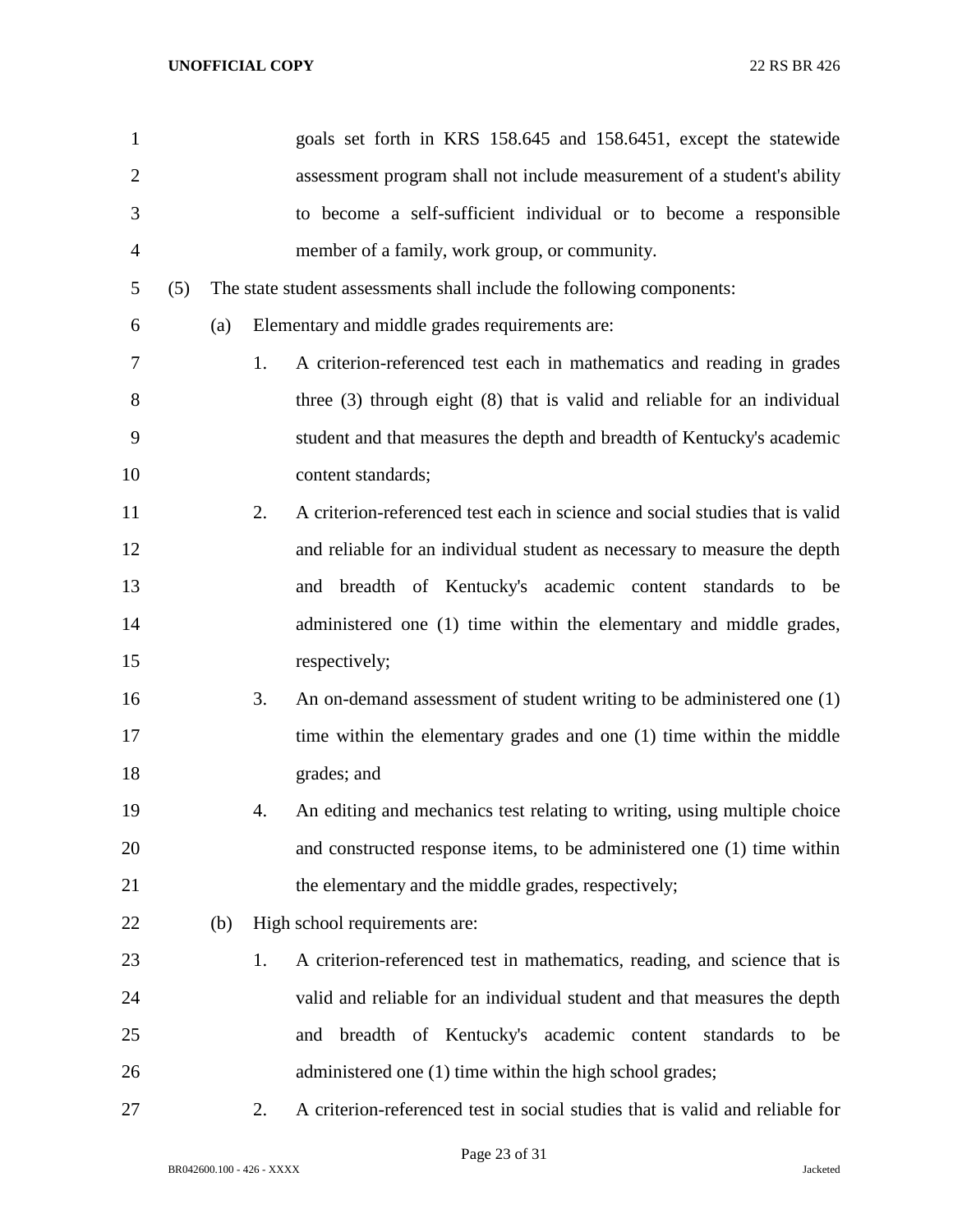| $\mathbf{1}$   |     |     | an individual student as necessary to measure the depth and breadth of            |
|----------------|-----|-----|-----------------------------------------------------------------------------------|
| $\overline{2}$ |     |     | Kentucky's academic content standards to be administered one (1) time             |
| 3              |     |     | within the high school grades;                                                    |
| 4              |     |     | 3.<br>An on-demand assessment of student writing to be administered one (1)       |
| 5              |     |     | time within the high school grades;                                               |
| 6              |     |     | 4.<br>An editing and mechanics test relating to writing, using multiple choice    |
| 7              |     |     | and constructed response items, to be administered one (1) time within            |
| 8              |     |     | the high school grades; and                                                       |
| 9              |     |     | 5.<br>A college admissions examination to assess English, reading,                |
| 10             |     |     | mathematics, and science in the spring of grade ten (10) and the spring           |
| 11             |     |     | of grade eleven $(11)$ ;                                                          |
| 12             |     | (c) | The Kentucky Board of Education shall add any other component necessary to        |
| 13             |     |     | comply with the Every Student Succeeds Act of 2015, Pub. L. No. 114-95, or        |
| 14             |     |     | its successor, as determined by the United States Department of Education;        |
| 15             |     | (d) | The criterion-referenced components required in this subsection shall be          |
| 16             |     |     | composed of constructed response items and multiple choice items;                 |
| 17             |     | (e) | Kentucky Board of Education may incorporate end-of-course<br>The                  |
| 18             |     |     | examinations into the assessment program to be used in lieu of requirements       |
| 19             |     |     | for criterion-referenced tests required under paragraph (b) of this subsection;   |
| 20             |     |     | and                                                                               |
| 21             |     | (f) | The results of the assessment program developed under this subsection shall       |
| 22             |     |     | be used by schools and districts to determine appropriate instructional           |
| 23             |     |     | modifications for all students in order for students to make continuous           |
| 24             |     |     | progress, including that needed by advanced learners.                             |
| 25             | (6) |     | Each school district shall administer the statewide student assessment during the |
| 26             |     |     | last fourteen (14) days of school in the district's instructional calendar. The   |
| 27             |     |     | Kentucky Board of Education may change the testing window to allow for            |

BR042600.100 - 426 - XXXX Jacketed

Page 24 of 31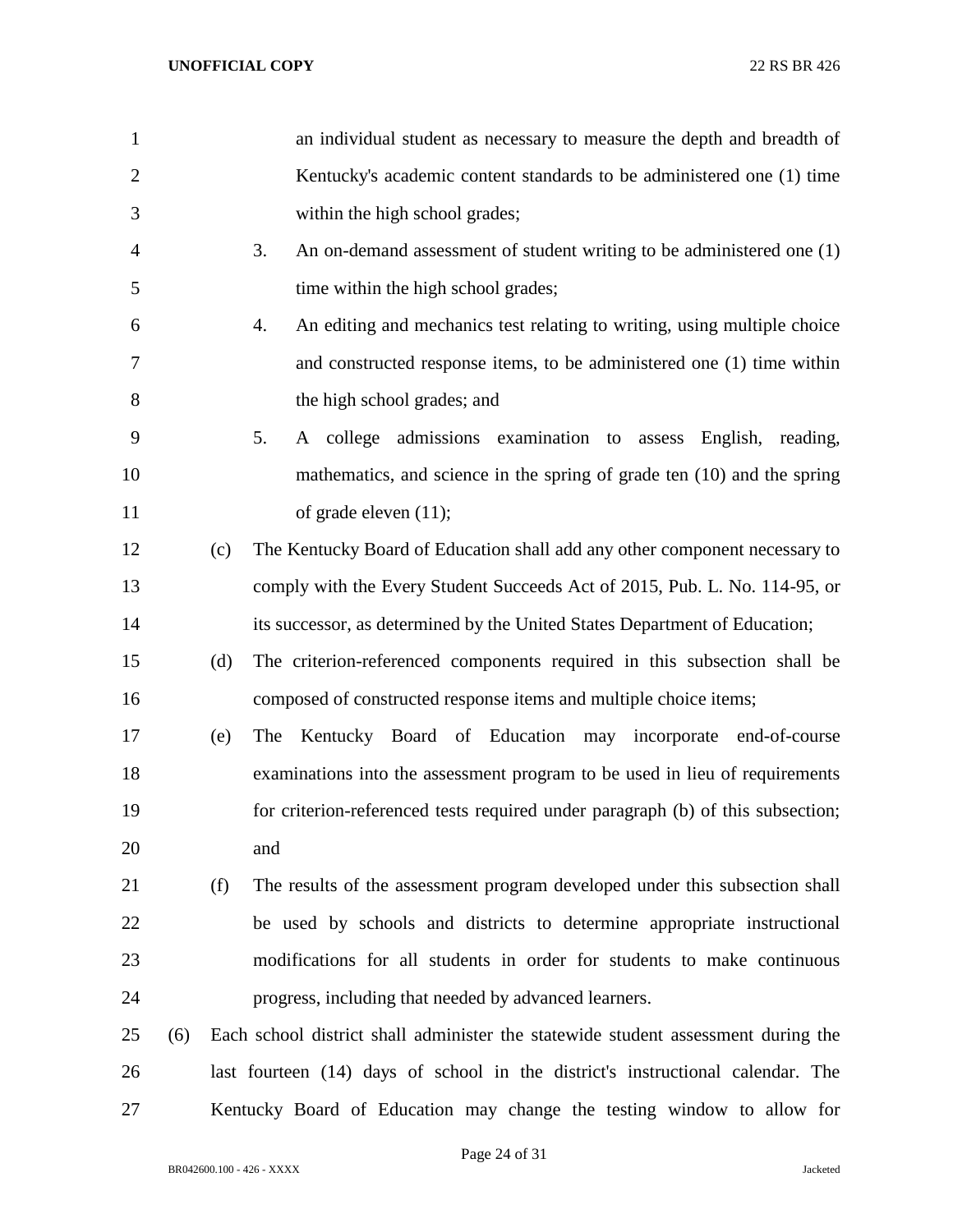innovative assessment systems or other online test administration and shall promulgate administrative regulations that minimize the number of days of testing and outline the procedures to be used during the testing process to ensure test security, including procedures for testing makeup days, and to comply with federal assessment requirements.

- (7) A student enrolled in a district-operated or district-contracted alternative program shall participate in the appropriate assessments required by this section.
- (8) A local school district may select and use commercial interim or formative assessments or develop and use its own formative assessments to provide data on how well its students are growing toward mastery of Kentucky academic standards, so long as the district's local school board develops a policy minimizing the reduction in instructional time related to the administration of the interim assessments. Nothing in this section precludes teachers from using ongoing teacher-developed formative processes.
- (9) Each school that enrolls primary students shall use diagnostic assessments and prompts that measure readiness in reading and mathematics for its primary students as determined by the school to be developmentally appropriate. The schools may use commercial products, use products and procedures developed by the district, or develop their own diagnostic procedures. The results shall be used to inform the teachers and parents or guardians of each student's skill level.
- (10) The state board shall ensure that a technically sound longitudinal comparison of the assessment results for the same students shall be made available.
- (11) The following provisions shall apply to the college admissions examinations described in subsection (5)(b)5. of this section:
- (a) The cost of both college admissions examinations administered to students in high school shall be paid for by the Kentucky Department of Education. The costs of additional college admissions examinations shall be the responsibility

Page 25 of 31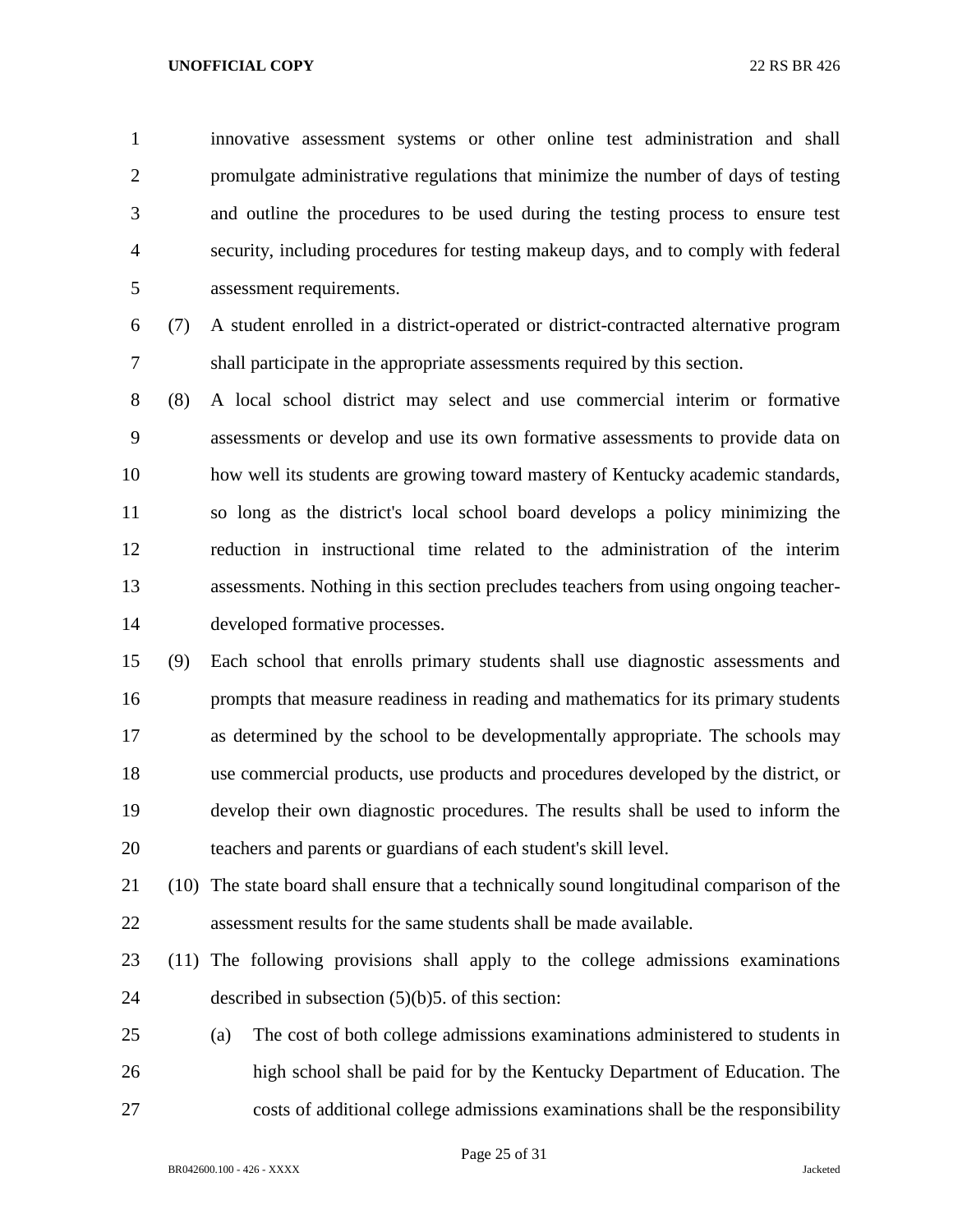| of the student; |
|-----------------|
|                 |

- (b) If funds are available, the Kentucky Department of Education shall provide a college admissions examination preparation program to all public high school juniors. The department may contract for necessary services; and
- (c) Accommodations provided to a student with a disability taking the college admissions assessments under this subsection shall consist of:
- 1. Accommodations provided in a manner allowed by the college admissions assessment provider when results in test scores are reportable to a postsecondary institution for admissions and placement purposes, except as provided in subparagraph 2. of this paragraph; or
- 2. Accommodations provided in a manner allowed by a student's individualized education program as defined in KRS 158.281 for a student whose disability precludes valid assessment of his or her academic abilities using the accommodations provided under subparagraph 1. of this paragraph when the student's scores are not reportable to a postsecondary institution for admissions and placement 17 purposes.
- (12) Kentucky teachers shall have a significant role in providing feedback about the design of the assessments, except for the college admissions exams described in 20 subsection  $(5)(b)5$ . of this section. The assessments shall be designed to:
- (a) Measure grade appropriate core academic content, basic skills, and higher-order thinking skills and their application;
- (b) Provide valid and reliable scores for schools. If scores are reported for students individually, they shall be valid and reliable;
- (c) Minimize the time spent by teachers and students on assessment; and
- (d) Assess Kentucky academic standards only.
- (13) The results from assessment under subsections (3) and (5) of this section shall be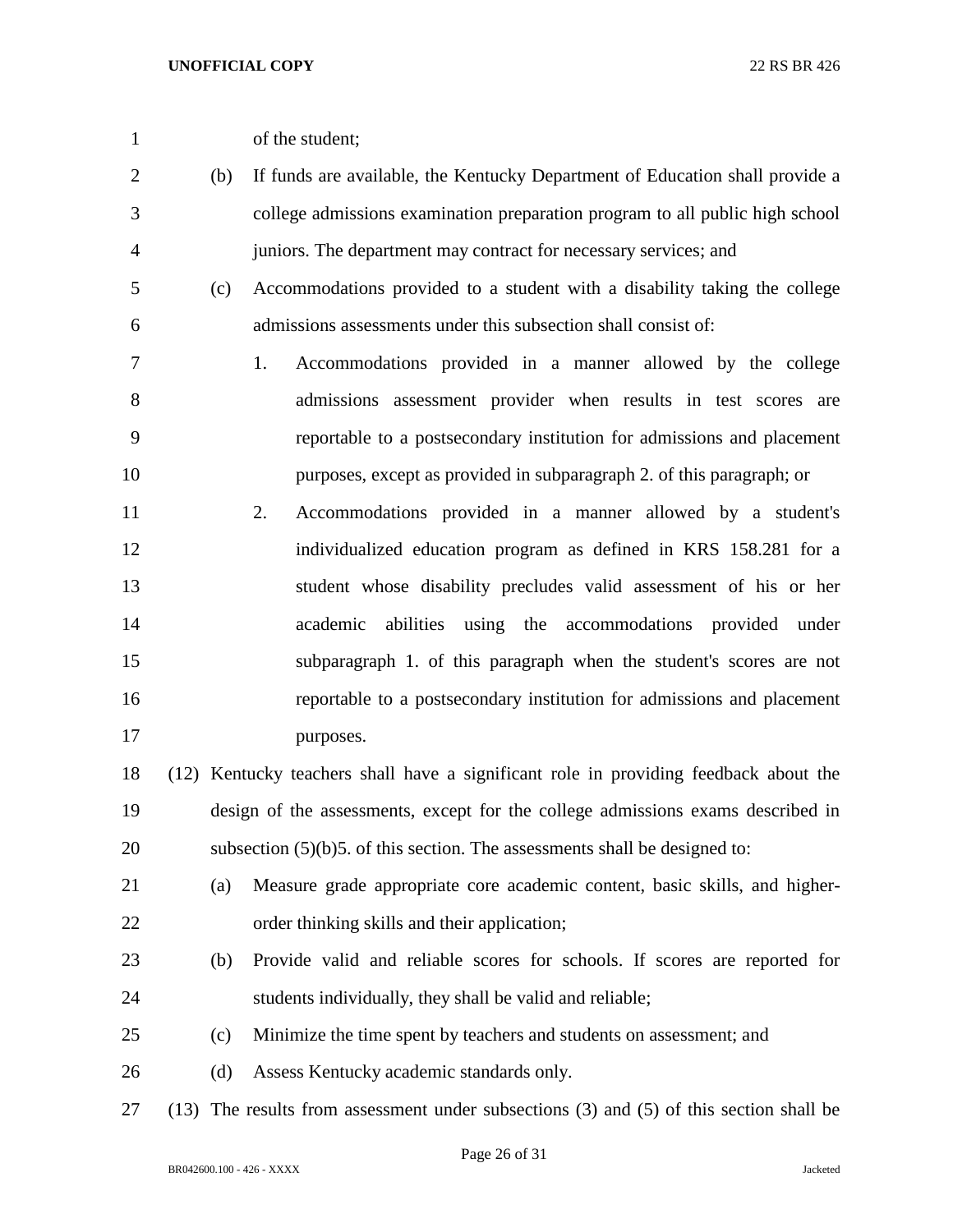reported to the school districts and schools no later than seventy-five (75) days following the last day the assessment can be administered. Assessment reports provided to the school districts and schools shall include an electronic copy of an operational subset of test items from each assessment administered to their students and the results for each of those test items by student and by school.

 (14) The Department of Education shall gather information to establish the validity of the assessment and accountability program. It shall develop a biennial plan for validation studies that shall include but not be limited to the consistency of student results across multiple measures, the congruence of school scores with documented improvements in instructional practice and the school learning environment, and the potential for all scores to yield fair, consistent, and accurate student performance level and school accountability decisions. Validation activities shall take place in a timely manner and shall include a review of the accuracy of scores assigned to students and schools, as well as of the testing materials. The plan shall be submitted to the Commission by July 1 of the first year of each biennium. A summary of the findings shall be submitted to the Legislative Research Commission by September 1 of the second year of the biennium.

 (15) The Department of Education and the state board shall offer optional assistance to local school districts and schools in developing and using continuous assessment strategies needed to assure student progress. The continuous assessment shall provide diagnostic information to improve instruction to meet the needs of individual students.

 (16) The Administration Code for Kentucky's Assessment Program shall include prohibitions of inappropriate test preparation activities by school district employees charged with test administration and oversight, including but not limited to the issue of teachers being required to do test practice in lieu of regular classroom instruction and test practice outside the normal work day. The code shall include disciplinary

Page 27 of 31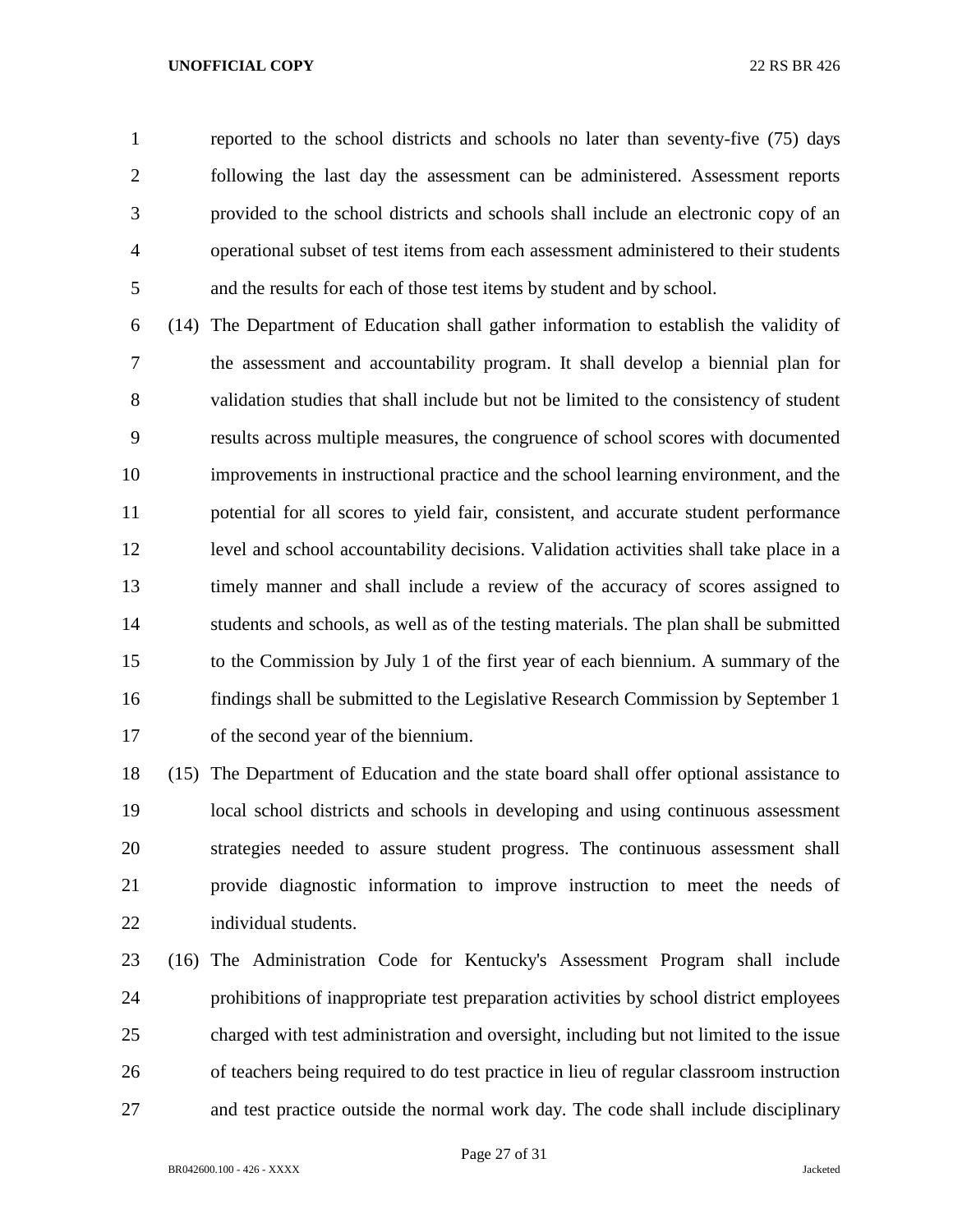sanctions that may be taken toward a school or individuals.

 (17) The Kentucky Board of Education, after the Department of Education has received advice from the Office of Education Accountability; the School Curriculum, Assessment, and Accountability Council; and the department's technical advisory committee, shall promulgate an administrative regulation under KRS Chapter 13A to establish the components of a reporting structure for assessments administered under this section. The reporting structure shall include the following components:

 (a) A school report card that clearly communicates with parents and the public about school performance. The school report card shall be sent to the parents of the students of the districts, and information on electronic access to a summary of the results for the district shall be published in the newspaper with the largest circulation in the county. It shall include but not be limited to the following components reported by race, gender, and disability when appropriate:

- 1. Student academic achievement, including the results from each of the assessments administered under this section;
- 2. For Advanced Placement, Cambridge Advanced International, and International Baccalaureate, the courses offered, the number of students enrolled, completing, and taking the examination for each course, and the percentage of examinees receiving a score of three (3) or better on AP examinations, a score of "e" or better on Cambridge Advanced International examinations, or a score of four (4) or better on IB examinations. The data shall be disaggregated by gender, race, students with disabilities, and economic status;
- 3. Nonacademic achievement, including the school's attendance, retention, graduation rates, and student transition to postsecondary;
- 

4. School learning environment, including measures of parental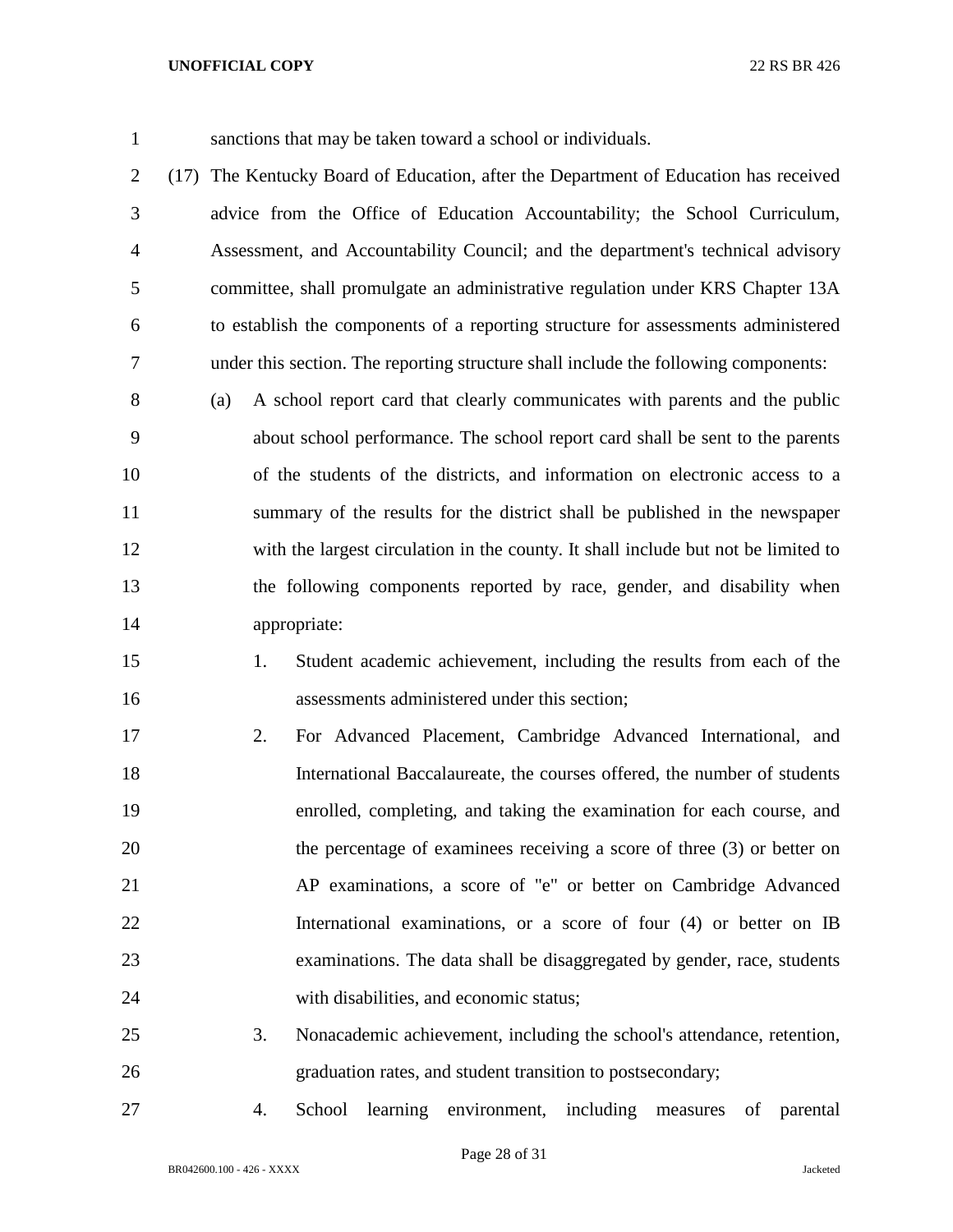| $\mathbf{1}$ |            | involvement; and                                                                  |
|--------------|------------|-----------------------------------------------------------------------------------|
| $\mathbf{2}$ |            | Any other school performance data required by the Every Student<br>5.             |
| 3            |            | Succeeds Act of 2015, Pub. L. No. 114-95, or its successor;                       |
| 4            | (b)        | An individual student report to parents for each student in grades three (3)      |
| 5            |            | through eight (8) summarizing the student's skills in reading, science, social    |
| 6            |            | studies, and mathematics. The school's staff shall develop a plan for             |
| 7            |            | accelerated learning for any student with identified deficiencies or strengths;   |
| 8            |            | and                                                                               |
| 9            | (c)        | A student's highest scores on the college admissions assessments administered     |
| 10           |            | under subsection $(5)(b)5$ . of this section.                                     |
| 11           | $(18)$ (a) | Beginning in fiscal year 2017-2018, and every six (6) years thereafter, the       |
| 12           |            | Kentucky Department of Education shall implement a comprehensive process          |
| 13           |            | for reviewing and revising the academic standards in visual and performing        |
| 14           |            | arts and practical living skills and career studies for all levels and in foreign |
| 15           |            | language for middle and high schools. The department shall develop review         |
| 16           |            | committees for the standards for each of the content areas that include           |
| 17           |            | representation from certified specialist public school teachers<br>and            |
| 18           |            | postsecondary teachers in those subject areas.                                    |
| 19           | (b)        | The academic standards in practical living skills for elementary, middle, and     |
| 20           |            | high school levels shall include a focus on drug abuse prevention, with an        |
| 21           |            | emphasis on the prescription drug epidemic and the connection between             |
| 22           |            | prescription opioid abuse and addiction to other drugs, such as heroin and        |
| 23           |            | synthetic drugs.                                                                  |
| 24           | (c)        | The department shall provide to all schools guidelines for programs that          |
| 25           |            | incorporate the adopted academic standards in visual and performing arts and      |
| 26           |            | practical living and career studies. The department shall provide to middle and   |
| 27           |            | high schools guidelines for including a foreign language program. The             |

Page 29 of 31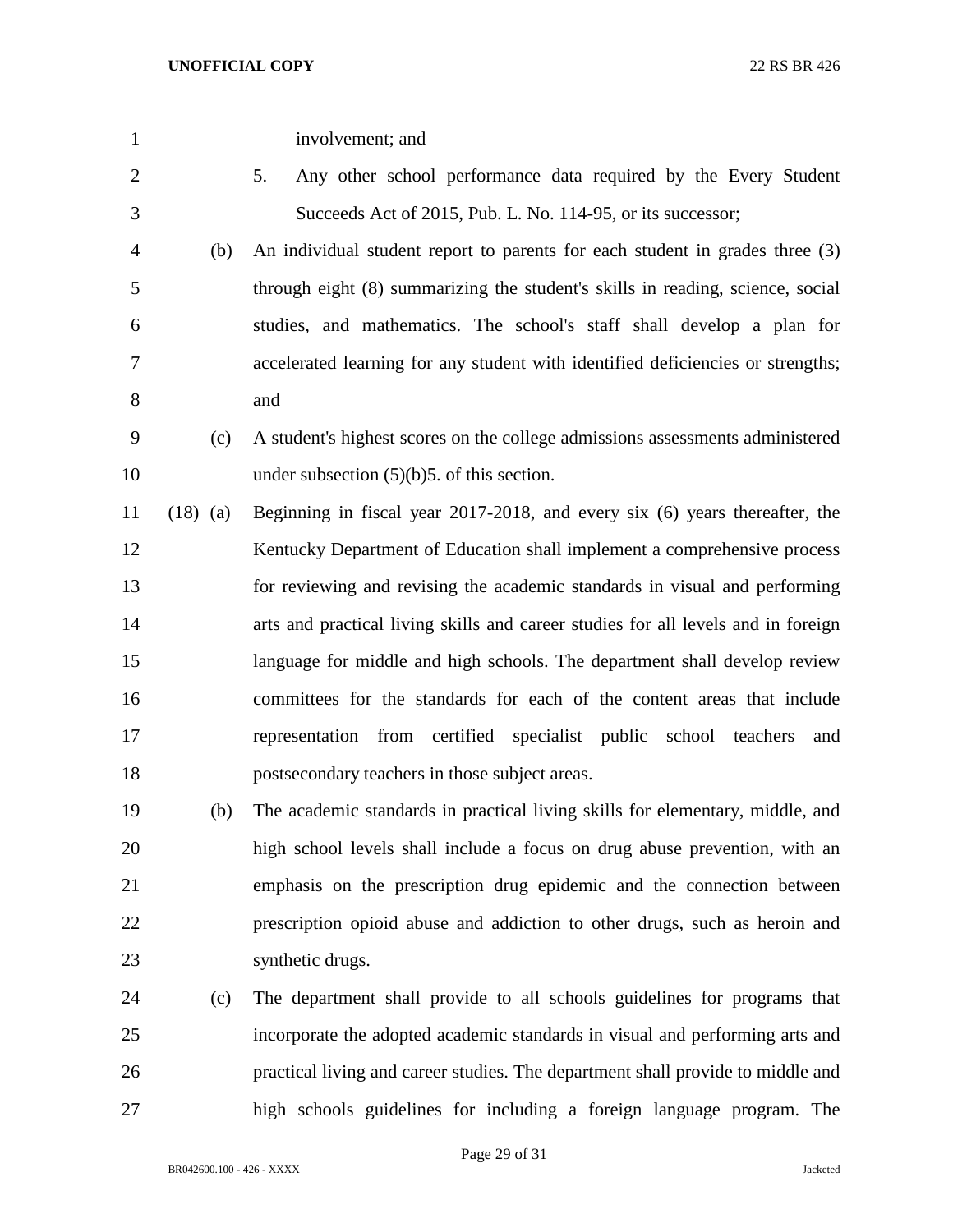- guidelines shall address program length and time, courses offered, staffing, resources, and facilities.
- (d) The Kentucky Department of Education, in consultation with certified public school teachers of visual and performing arts, may develop program standards for the visual and performing arts.
- (19) The Kentucky Department of Education shall provide to all *school districts*[schools] guidelines for including an effective writing program within the 8 curriculum. [ Each school-based decision making council or, if there is no school council, a committee appointed by the principal, shall adopt policies that determine the writing program for its school and submit it to the Department of Education for review and comment. The writing program shall incorporate a variety of language resources, technological tools, and multiple opportunities for students to develop complex communication skills for a variety of purposes.]
- (20) (a) The Kentucky Department of Education, in consultation with the review committees described in subsection (18) of this section, shall develop a school profile report to be used by all schools to document how they will address the adopted academic standards in their implementation of the programs as described in subsection (18) of this section, which may include student opportunities and experiences in extracurricular activities. The department shall include the essential workplace ethics program on the school profile report.
- (b) By October 1 of each year, each school principal shall complete the school profile report, which shall be signed by the members of the school council, or the principal if no school council exists, and the superintendent. The report shall be electronically transmitted to the Kentucky Department of Education, and the original shall be maintained on file at the local board office and made available to the public upon request. The department shall include a link to